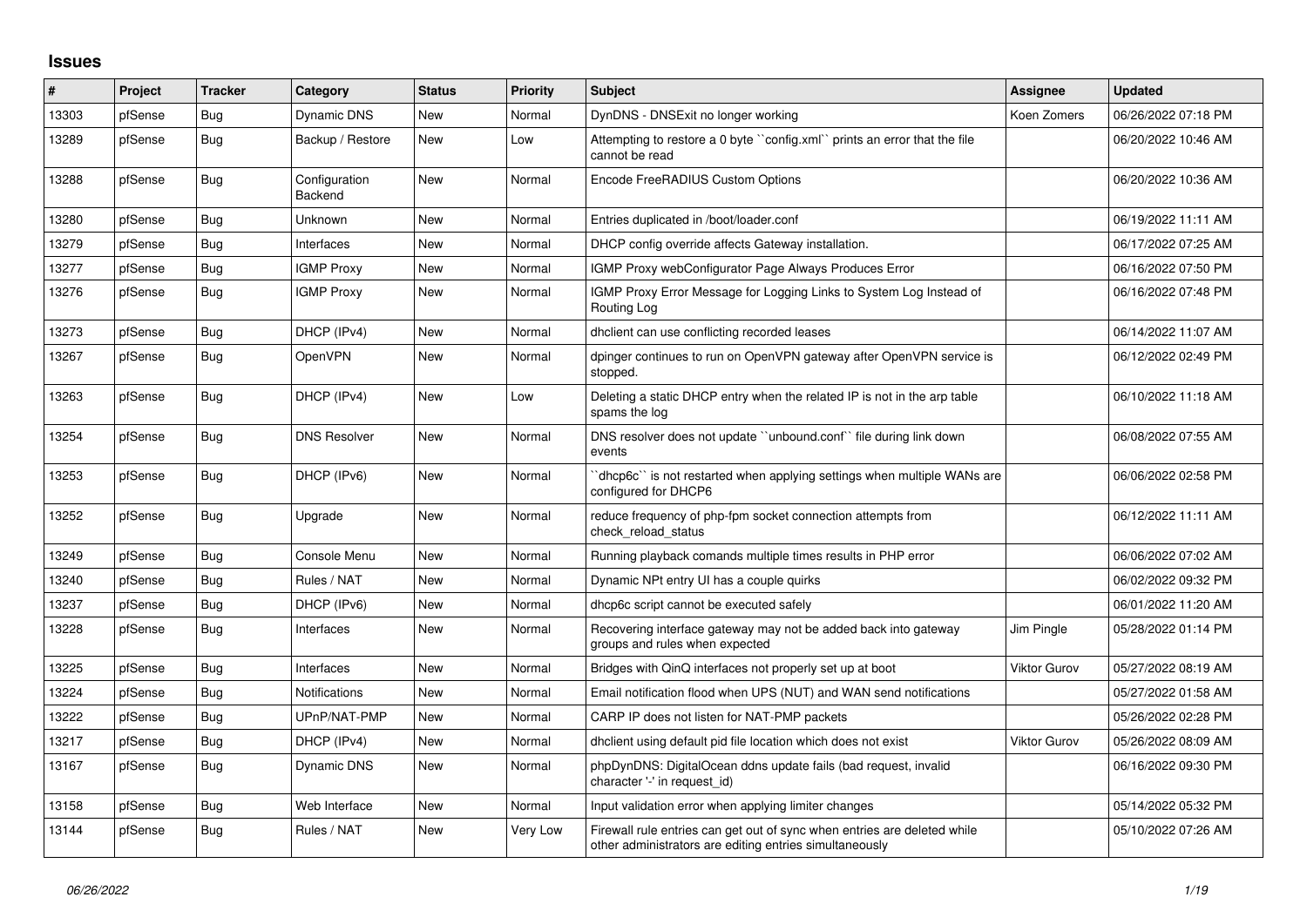| #     | Project | <b>Tracker</b> | Category                                 | <b>Status</b> | <b>Priority</b> | <b>Subject</b>                                                                                           | <b>Assignee</b> | <b>Updated</b>      |
|-------|---------|----------------|------------------------------------------|---------------|-----------------|----------------------------------------------------------------------------------------------------------|-----------------|---------------------|
| 13110 | pfSense | <b>Bug</b>     | CARP                                     | New           | Very Low        | changing CARP VIP address does not update outbound NAT interface IP                                      |                 | 05/03/2022 02:52 PM |
| 13102 | pfSense | Bug            | <b>IPsec</b>                             | New           | Normal          | Deleting an IPSec tunnel doesn't destroy the SA (SADs/SPDs), causes<br>crash in status_ipsec.php         | Viktor Gurov    | 05/20/2022 01:07 PM |
| 13090 | pfSense | <b>Bug</b>     | <b>OpenVPN</b>                           | New           | Normal          | OpenVPN: do not use legacy deprecated netbios settings                                                   | Jim Pingle      | 04/22/2022 11:19 AM |
| 13089 | pfSense | <b>Bug</b>     | OpenVPN                                  | New           | Normal          | OpenVPN: fix some netbios options were preserved even if teh Netbios<br>option was unchecked             | Jim Pingle      | 04/22/2022 11:06 AM |
| 13088 | pfSense | <b>Bug</b>     | OpenVPN                                  | New           | Normal          | OpenVPN Client Overrides: properly hide/show form fields                                                 | Jim Pingle      | 06/08/2022 09:15 AM |
| 13087 | pfSense | Bug            | OpenVPN                                  | New           | Normal          | OpenVPN Server: hide WINS servers list when netbios option is<br>unchecked while WINS servers is checked |                 | 04/22/2022 10:29 AM |
| 13076 | pfSense | <b>Bug</b>     | Gateway Monitoring                       | <b>New</b>    | Normal          | Marking a gateway as down does not affect IPsec entries using gateway<br>groups                          |                 | 06/03/2022 10:32 AM |
| 13068 | pfSense | <b>Bug</b>     | Aliases / Tables                         | New           | Normal          | Error loading rules when URL Table IPs content is empty                                                  |                 | 04/17/2022 09:07 PM |
| 13067 | pfSense | Bug            | <b>FilterDNS</b>                         | <b>New</b>    | Normal          | filterdns resolve interval is twice the intended value                                                   |                 | 04/17/2022 07:45 PM |
| 13051 | pfSense | <b>Bug</b>     | <b>Traffic Shaper</b><br>(ALTQ)          | New           | Normal          | Firewall traffic shaper by interface selection unknow                                                    |                 | 04/12/2022 07:03 AM |
| 13046 | pfSense | <b>Bug</b>     | Rules / NAT                              | New           | Normal          | Floating rule applied to IPv6 interface with a SLAAC DHCPv6 gateway<br>reports error on boot             |                 | 04/11/2022 09:50 AM |
| 13014 | pfSense | <b>Bug</b>     | <b>IPsec</b>                             | <b>New</b>    | Normal          | Charon.vici can get in a bad state                                                                       | Mateusz Guzik   | 05/24/2022 05:05 PM |
| 13003 | pfSense | <b>Bug</b>     | Hardware / Drivers                       | <b>New</b>    | Normal          | Malicious Driver Detection event on ixl driver                                                           |                 | 06/25/2022 05:00 PM |
| 13000 | pfSense | <b>Bug</b>     | IPsec                                    | New           | Low             | IPsec AES-GCM encryption algorithm "Key Length" field should be labeled<br>"ICV Length"                  |                 | 03/30/2022 07:40 AM |
| 12960 | pfSense | <b>Bug</b>     | Installer                                | <b>New</b>    | Normal          | VGA installer image defaults to serial console, serial console is default in<br><b>GUI settings</b>      |                 | 05/10/2022 03:19 PM |
| 12950 | pfSense | <b>Bug</b>     | Routing                                  | <b>New</b>    | Normal          | OpenVPN as default gateway does not get set at boot time                                                 |                 | 04/09/2022 05:46 PM |
| 12947 | pfSense | Bug            | DHCP (IPv6)                              | New           | Normal          | DHCP6 client does not take any action if the interface IPv6 address<br>changes during renewal            |                 | 06/26/2022 07:44 PM |
| 12942 | pfSense | <b>Bug</b>     | Gateways                                 | New           | Normal          | Code to kill states for old gateway when reconnecting an interface is<br>incorrect                       | Jim Pingle      | 03/22/2022 01:25 PM |
| 12938 | pfSense | Bug            | IPv6 Router<br>Advertisements<br>(RADVD) | New           | Normal          | MaxRtrAdvInterval would allow stale DNS servers to be deleted faster                                     |                 | 03/12/2022 09:37 AM |
| 12927 | pfSense | Bug            | OpenVPN                                  | New           | Normal          | OpenVPN with OCSP enabled allows connections with revoked<br>certificates                                |                 | 03/24/2022 08:22 AM |
| 12922 | pfSense | <b>Bug</b>     | DHCP (IPv4)                              | New           | Normal          | Classless static routes received on DHCP WAN can override chosen<br>default gateway                      |                 | 03/28/2022 10:08 AM |
| 12905 | pfSense | Bug            | Web Interface                            | New           | Normal          | Add VLAN Re-assignment to Import Interface Mismatch Wizard                                               |                 | 03/07/2022 08:05 AM |
| 12888 | pfSense | Bug            | Rules / NAT                              | New           | Normal          | pfSense sends un-NATed packets during OpenVPN startup                                                    |                 | 03/01/2022 03:13 PM |
| 12875 | pfSense | Bug            | Package System                           | New           | Normal          | Import zabbix-agent6 and zabbix-proxy6 from FreeBSD Ports                                                |                 | 05/28/2022 06:50 PM |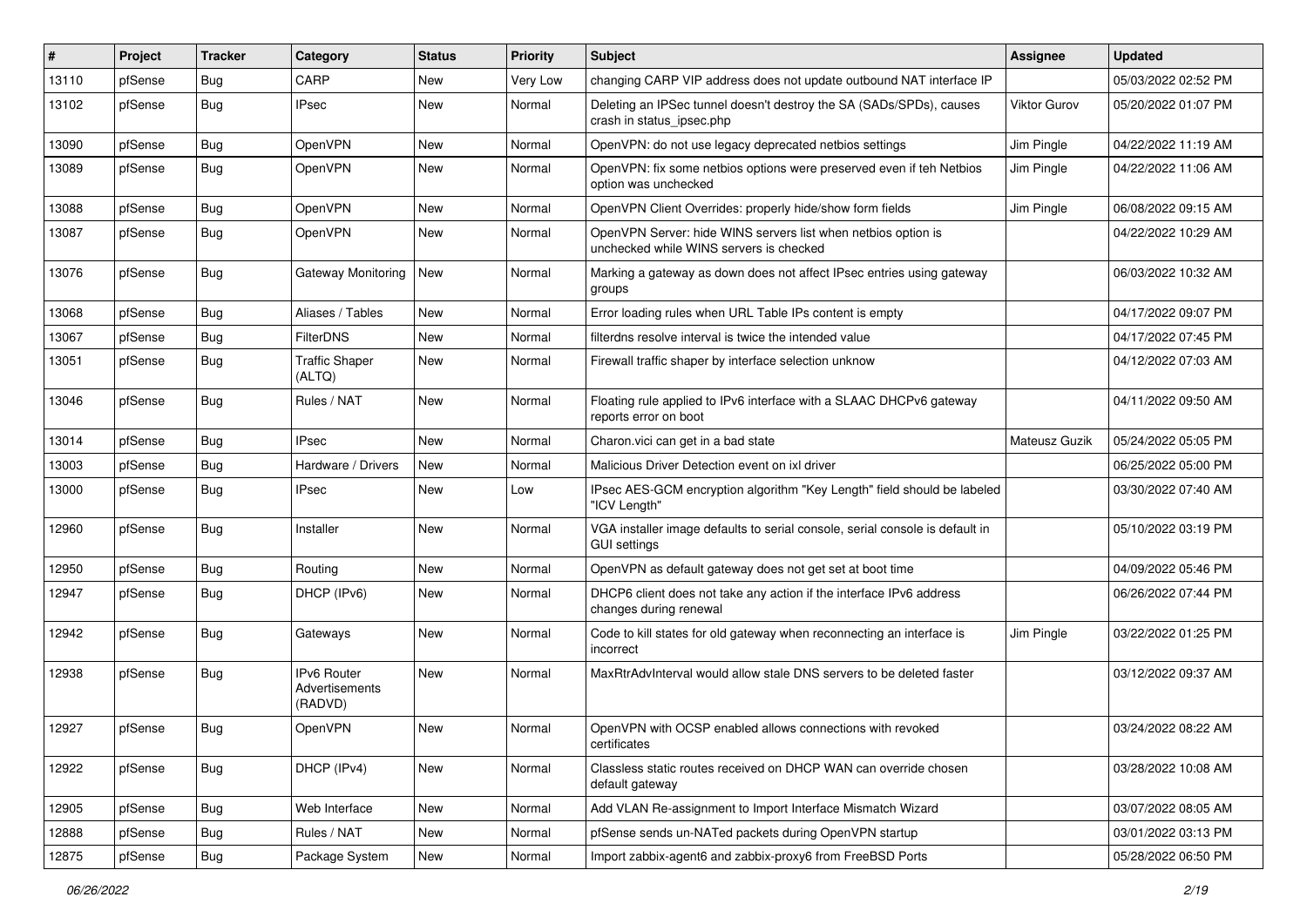| #     | Project | <b>Tracker</b> | Category                  | <b>Status</b> | <b>Priority</b> | <b>Subject</b>                                                                                                         | <b>Assignee</b>       | <b>Updated</b>      |
|-------|---------|----------------|---------------------------|---------------|-----------------|------------------------------------------------------------------------------------------------------------------------|-----------------------|---------------------|
| 12857 | pfSense | <b>Bug</b>     | Gateways                  | New           | Normal          | Firewall gateway goes away when making changes to Bridge0 device                                                       |                       | 02/27/2022 11:20 AM |
| 12850 | pfSense | Bug            | Routing                   | <b>New</b>    | Low             | Console error during boot: "route: route has not been found"                                                           |                       | 02/22/2022 08:27 AM |
| 12849 | pfSense | <b>Bug</b>     | <b>Operating System</b>   | <b>New</b>    | Normal          | pfsync kernel crash on reboot                                                                                          | Mateusz Guzik         | 02/22/2022 02:02 PM |
| 12828 | pfSense | Bug            | Wireless                  | New           | Normal          | pfSense keeps crashing (Fatal trap 12: page fault while in kernel mode)                                                |                       | 02/21/2022 07:55 AM |
| 12823 | pfSense | <b>Bug</b>     | DHCP (IPv6)               | <b>New</b>    | Normal          | Multiple DHCP6 WAN connections PPPoE interface 'defached' status                                                       |                       | 02/18/2022 05:39 AM |
| 12811 | pfSense | Bug            | <b>Gateway Monitoring</b> | New           | Normal          | Services are not restarted when PPP interfaces connect                                                                 | Jim Pingle            | 05/31/2022 05:34 PM |
| 12797 | pfSense | Bug            | UPnP/NAT-PMP              | New           | Normal          | UPnP+STUN forms invalid outbound NAT rules using the external address<br>discovered from STUN                          |                       | 02/15/2022 01:01 PM |
| 12774 | pfSense | Bug            | Backup / Restore          | <b>New</b>    | Normal          | Picture widget image is not saved in backup                                                                            |                       | 04/04/2022 04:48 AM |
| 12764 | pfSense | <b>Bug</b>     | Gateways                  | New           | Normal          | VTI gateway status is pending after assigning the VTI interface                                                        |                       | 02/07/2022 05:41 AM |
| 12762 | pfSense | Bug            | <b>IPsec</b>              | New           | Normal          | IPsec keep alive check ignores Child SA Start Action                                                                   | Viktor Gurov          | 02/07/2022 11:21 AM |
| 12747 | pfSense | Bug            | Logging                   | <b>New</b>    | Normal          | System log is filled by sshguard                                                                                       |                       | 05/03/2022 03:08 AM |
| 12737 | pfSense | <b>Bug</b>     | Certificates              | <b>New</b>    | Normal          | CApath is not defined by default in curl                                                                               |                       | 05/17/2022 02:30 PM |
| 12730 | pfSense | <b>Bug</b>     | Captive Portal            | <b>New</b>    | Normal          | RADIUS accounting does not work if WAN is down                                                                         |                       | 01/26/2022 05:13 AM |
| 12726 | pfSense | <b>Bug</b>     | Authentication            | New           | Normal          | LDAP select container button auto populate                                                                             |                       | 01/25/2022 01:48 PM |
| 12715 | pfSense | <b>Bug</b>     | Authentication            | <b>New</b>    | Normal          | Long system startup time when LDAP is configured and unavailable during<br>startup.                                    | Christian<br>McDonald | 01/24/2022 05:50 AM |
| 12708 | pfSense | Bug            | Aliases / Tables          | <b>New</b>    | Normal          | alias with non resolving DNS entry breaks underlying pf table                                                          |                       | 02/20/2022 06:13 PM |
| 12648 | pfSense | <b>Bug</b>     | Captive Portal            | New           | Normal          | Undocumented variables 'listenporthttp' and 'listenporthttps'                                                          |                       | 12/28/2021 10:44 AM |
| 12632 | pfSense | Bug            | Gateways                  | New           | High            | Assigning a /30 WAN IP address at the console does not save the<br>gateway correctly                                   |                       | 05/17/2022 02:28 PM |
| 12612 | pfSense | Bug            | <b>DNS Resolver</b>       | <b>New</b>    | Normal          | DNS Resolver is restarted during every "rc.newwanip" event                                                             |                       | 06/03/2022 07:13 AM |
| 12563 | pfSense | <b>Bug</b>     | OpenVPN                   | New           | Normal          | OpenVPN server doesn't support Framed-IPv6-Address RADIUS attribute                                                    |                       | 12/03/2021 11:19 AM |
| 12552 | pfSense | <b>Bug</b>     | OpenVPN                   | <b>New</b>    | Normal          | "Pull DNS" option within OpenVPN client does not cause pfSense to use<br>DNS servers assigned by remote OpenVPN server |                       | 12/08/2021 08:45 AM |
| 12542 | pfSense | Bug            | Virtual IP Addresses      | New           | Normal          | Cannot assign a same IPv6 Link-Local address to different interfaces                                                   |                       | 11/25/2021 01:41 AM |
| 12539 | pfSense | <b>Bug</b>     | Interfaces                | New           | Low             | Changing VLAN ID for LAN interface in assignments silently fails.                                                      |                       | 11/23/2021 04:12 AM |
| 12519 | pfSense | Bug            | Authentication            | New           | Normal          | Fail authentication using special character in password via the LDAP<br>connector                                      |                       | 11/12/2021 07:39 AM |
| 12509 | pfSense | Bug            | OpenVPN                   | New           | Normal          | Deffered authentication does not work with auth-gen-token external-auth<br>or pusk "auth-token"                        |                       | 11/08/2021 04:01 AM |
| 12508 | pfSense | <b>Bug</b>     | <b>DHCP Relay</b>         | New           | Normal          | <b>DHCP Relay over VPN</b>                                                                                             |                       | 11/06/2021 11:25 AM |
| 12504 | pfSense | <b>Bug</b>     | Interfaces                | New           | Normal          | BCM57412 NetXtreme-E 10Gb RDMA Ethernet controller issue                                                               |                       | 11/05/2021 04:51 AM |
| 12483 | pfSense | Bug            | Configuration<br>Backend  | New           | Normal          | GUI creates inconsistent config.xml                                                                                    |                       | 10/23/2021 06:48 AM |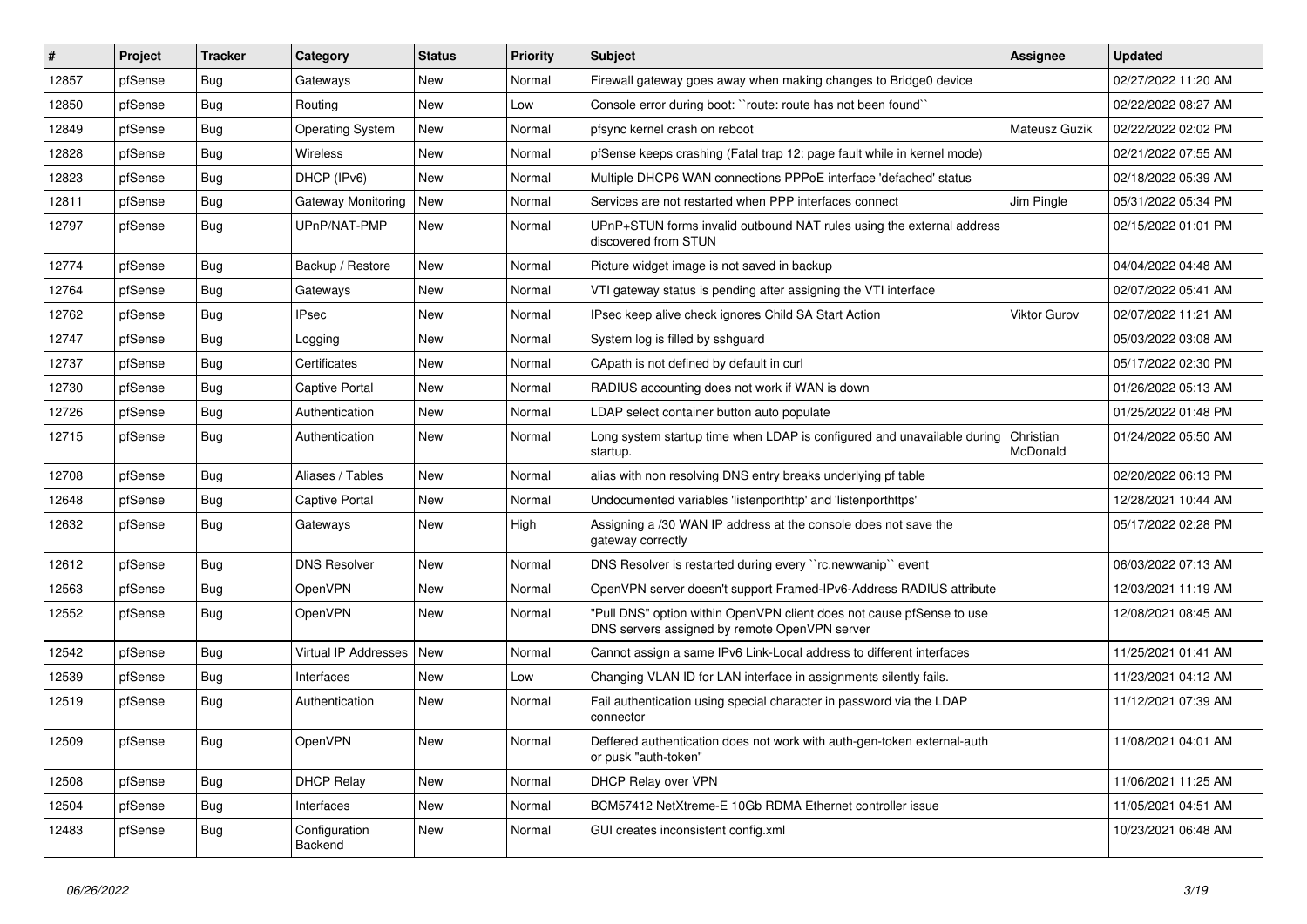| #     | Project | <b>Tracker</b> | Category                        | <b>Status</b> | <b>Priority</b> | <b>Subject</b>                                                                                                                   | <b>Assignee</b> | <b>Updated</b>      |
|-------|---------|----------------|---------------------------------|---------------|-----------------|----------------------------------------------------------------------------------------------------------------------------------|-----------------|---------------------|
| 12467 | pfSense | <b>Bug</b>     | Captive Portal                  | New           | Normal          | CP error on client disconnect after reboot                                                                                       |                 | 10/17/2021 05:35 AM |
| 12451 | pfSense | Bug            | <b>Virtual IP Addresses</b>     | New           | Normal          | deleteVIP() does not check RFC2136 Update Source                                                                                 |                 | 10/13/2021 10:06 AM |
| 12436 | pfSense | <b>Bug</b>     | PPPoE Server                    | <b>New</b>    | Normal          | Pppoe server config gui does not allow setting of chap authentication, and<br>sets the network start address for allocation to 0 |                 | 10/21/2021 08:15 AM |
| 12421 | pfSense | <b>Bug</b>     | Rules / NAT                     | <b>New</b>    | Normal          | IPV6 limiter bug                                                                                                                 |                 | 10/02/2021 08:44 AM |
| 12401 | pfSense | Bug            | Traffic Graphs                  | New           | Normal          | Traffic graphs with untagged and tagged VLAN on same interface                                                                   |                 | 09/23/2021 09:18 PM |
| 12393 | pfSense | Bug            | <b>Traffic Shaper</b><br>(ALTQ) | <b>New</b>    | Low             | Priority of gOthersLow higher than default queues                                                                                |                 | 09/21/2021 02:48 PM |
| 12357 | pfSense | Bug            | Captive Portal                  | New           | Normal          | Captive Portal popup Logout button loads full login page in popup when<br>clicked                                                |                 | 10/27/2021 12:10 PM |
| 12335 | pfSense | <b>Bug</b>     | <b>IPsec</b>                    | <b>New</b>    | Normal          | IPsec DNS inefficiency                                                                                                           | Jim Pingle      | 04/26/2022 07:50 AM |
| 12283 | pfSense | <b>Bug</b>     | Authentication                  | New           | Normal          | LDAP/RADIUS authentication servers configuration does not allow source<br>IP address to be specified                             |                 | 08/20/2021 01:15 AM |
| 12259 | pfSense | <b>Bug</b>     | <b>Operating System</b>         | <b>New</b>    | Normal          | Intel em NICs Suffering Performance Degradation on FreeBSD12                                                                     |                 | 02/25/2022 09:28 PM |
| 12249 | pfSense | <b>Bug</b>     | Backup / Restore                | New           | Normal          | HAProxy causing failed ACB backups                                                                                               |                 | 11/15/2021 11:58 PM |
| 12122 | pfSense | Bug            | Web Interface                   | New           | Normal          | Perform greedy actions asychronously                                                                                             |                 | 07/10/2021 01:10 PM |
| 12095 | pfSense | <b>Bug</b>     | Authentication                  | <b>New</b>    | Normal          | Memory leak in pcscd                                                                                                             |                 | 06/01/2022 01:01 PM |
| 12079 | pfSense | Bug            | <b>IGMP Proxy</b>               | New           | Normal          | IGMPProxy: kernel panic, Sleeping thread owns a non-sleepable lock                                                               | Mateusz Guzik   | 05/10/2022 03:14 PM |
| 12070 | pfSense | <b>Bug</b>     | DHCP (IPv4)                     | <b>New</b>    | Low             | <b>VLAN0 for WAN DHCP</b>                                                                                                        |                 | 12/23/2021 04:31 PM |
| 12067 | pfSense | Bug            | DHCP (IPv4)                     | New           | Very Low        | <b>DHCP Monitoring Statistics Error</b>                                                                                          |                 | 06/21/2021 08:39 AM |
| 12056 | pfSense | <b>Bug</b>     | Logging                         | <b>New</b>    | Normal          | Filterlog says "Unknown Option %u"                                                                                               |                 | 06/18/2021 05:51 AM |
| 12013 | pfSense | <b>Bug</b>     | Logging                         | <b>New</b>    | Low             | Reading log data is inefficient in certain cases                                                                                 |                 | 06/08/2021 07:35 AM |
| 11953 | pfSense | <b>Bug</b>     | <b>IGMP Proxy</b>               | <b>New</b>    | Normal          | XG-1541 crashes when igmpproxy is enabled and network interfaces<br>status change                                                |                 | 05/24/2021 04:55 PM |
| 11925 | pfSense | <b>Bug</b>     | <b>OpenVPN</b>                  | New           | Normal          | Calling-Station-Id always set to WAN IP                                                                                          |                 | 05/14/2021 09:27 AM |
| 11872 | pfSense | <b>Bug</b>     | Interfaces                      | <b>New</b>    | Normal          | gif interfaces reporting incorrect traffic counters                                                                              |                 | 12/30/2021 04:00 AM |
| 11786 | pfSense | Bug            | Services                        | New           | Normal          | SSH incomplete setup and startup fail while recovering XML backup in a<br>fresh install of pfSense 2.5.0                         |                 | 04/17/2021 01:36 PM |
| 11778 | pfSense | <b>Bug</b>     | <b>OpenVPN</b>                  | <b>New</b>    | Normal          | OpenVPN uses 100% CPU after experiencing packet loss                                                                             |                 | 02/28/2022 07:38 AM |
| 11761 | pfSense | Bug            | L <sub>2</sub> TP               | <b>New</b>    | Normal          | L2TP/IPsec VPN : PPP LCP negotiation occurs before user authentication                                                           |                 | 03/31/2021 04:52 AM |
| 11759 | pfSense | <b>Bug</b>     | Dashboard                       | <b>New</b>    | Normal          | Traffic graphs on dashboard double upload on pppoe links                                                                         |                 | 12/30/2021 04:00 AM |
| 11731 | pfSense | Bug            | Hardware / Drivers              | New           | Normal          | Missing support for Realtek USB NICs                                                                                             |                 | 03/30/2021 04:32 AM |
| 11730 | pfSense | <b>Bug</b>     | Web Interface                   | <b>New</b>    | Normal          | Improve visibility of option selections in dark themes                                                                           |                 | 03/25/2021 09:38 PM |
| 11724 | pfSense | Bug            | Package System                  | New           | Normal          | Packages unexpectedly removed when changing update branches                                                                      |                 | 03/29/2021 08:09 AM |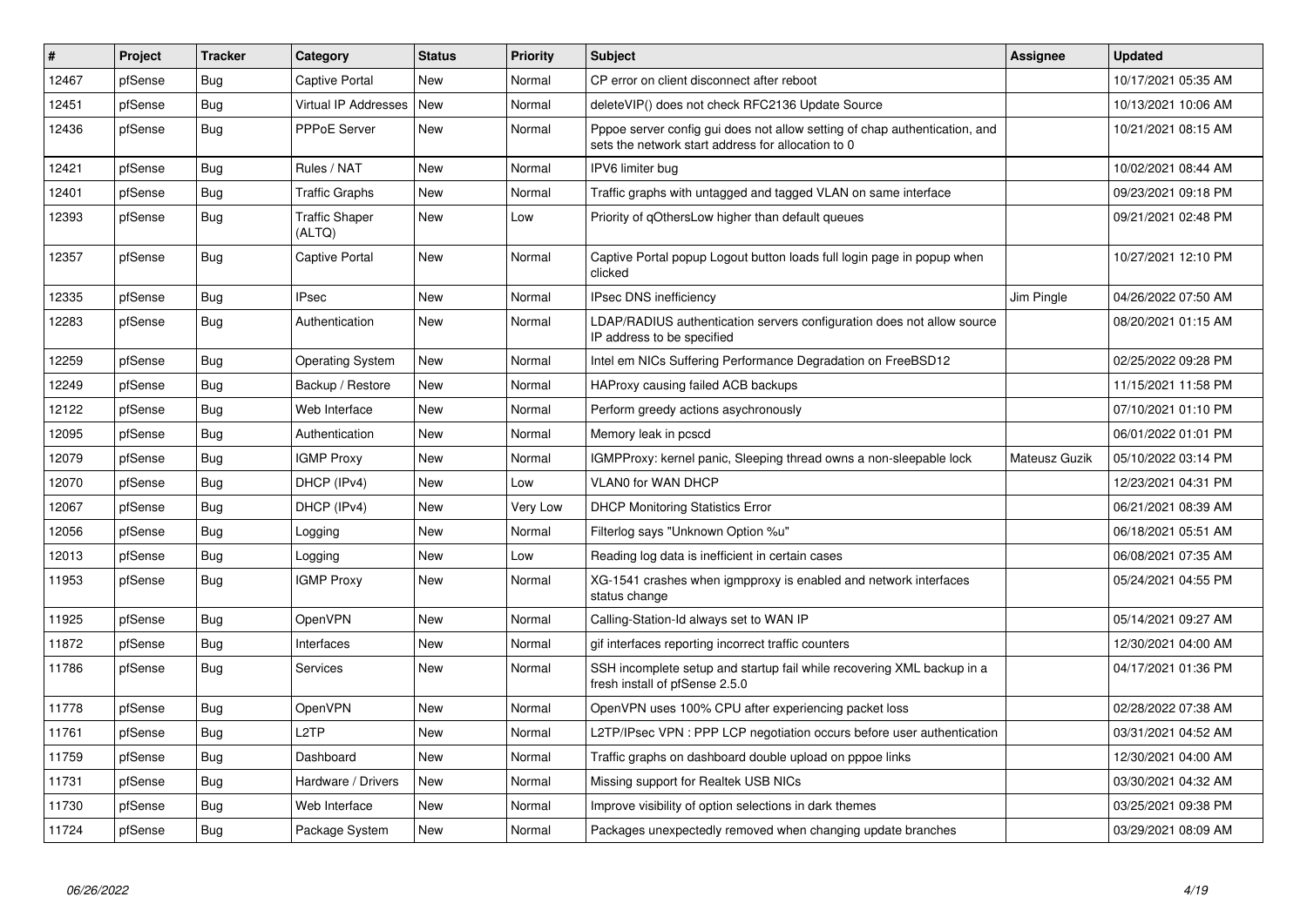| #     | Project | <b>Tracker</b> | Category                | <b>Status</b> | <b>Priority</b> | Subject                                                                                                                                                                                         | <b>Assignee</b> | <b>Updated</b>      |
|-------|---------|----------------|-------------------------|---------------|-----------------|-------------------------------------------------------------------------------------------------------------------------------------------------------------------------------------------------|-----------------|---------------------|
| 11717 | pfSense | <b>Bug</b>     | Rules / NAT             | New           | Normal          | Incorrect port forwarding rules if Destination port alias is not equal to<br>Redirect target port alias                                                                                         |                 | 03/22/2021 06:06 AM |
| 11715 | pfSense | Bug            | OpenVPN                 | New           | Normal          | OpenVPN MTU                                                                                                                                                                                     |                 | 03/22/2021 01:35 AM |
| 11666 | pfSense | Bug            | Logging                 | New           | Normal          | GUI Firewall log search not parsing filter.log beyond hard coded limit                                                                                                                          |                 | 03/12/2021 11:38 AM |
| 11657 | pfSense | <b>Bug</b>     | Interfaces              | <b>New</b>    | Normal          | netmap_ring_reinit error                                                                                                                                                                        |                 | 03/18/2021 10:32 PM |
| 11641 | pfSense | <b>Bug</b>     | Interfaces              | New           | Normal          | On xn based interfaces without the VLANMTU flag the first VLAN tag<br>defined does not follow the parent interface MTU settings. All subsequent<br>VLAN tags follow the parent interface's MTU. |                 | 03/09/2021 06:42 PM |
| 11619 | pfSense | Bug            | Upgrade                 | <b>New</b>    | Normal          | Unable to upgrade 2.4.4-p3 to 2.5/21.02-p1                                                                                                                                                      |                 | 08/15/2021 10:00 AM |
| 11566 | pfSense | <b>Bug</b>     | Web Interface           | New           | Low             | Firewall Maximum Table Entries "default size" is whatever is entered                                                                                                                            |                 | 02/27/2021 10:01 AM |
| 11556 | pfSense | <b>Bug</b>     | Rules / NAT             | New           | Normal          | Kill all states associated with a NAT address                                                                                                                                                   |                 | 03/19/2021 10:29 AM |
| 11548 | pfSense | Bug            | Rules / NAT             | New           | Normal          | "rule expands to no valid combination" error from port forward automatic<br>rule mixing IPv4 and IPv6 elements                                                                                  |                 | 02/27/2021 03:18 PM |
| 11541 | pfSense | <b>Bug</b>     | OpenVPN                 | New           | Normal          | OpenVPN status does not work properly when set to TCP and Concurrent<br>Connections $= 1$                                                                                                       |                 | 03/02/2021 02:27 PM |
| 11503 | pfSense | Bug            | OpenVPN                 | New           | Normal          | Using multiple authentication backends on an OpenVPN server fails                                                                                                                               |                 | 02/23/2021 12:23 PM |
| 11473 | pfSense | Bug            | Web Interface           | New           | Normal          | System Activity shows invalid data on SG-3100                                                                                                                                                   |                 | 02/19/2021 08:12 PM |
| 11430 | pfSense | Bug            | Interfaces              | New           | Normal          | PHP console spam after Assigning Interfaces                                                                                                                                                     |                 | 10/09/2021 10:37 AM |
| 11429 | pfSense | Bug            | Web Interface           | New           | Normal          | System Log / Settings form activates "Reset Log Files" button on enter                                                                                                                          |                 | 10/28/2021 01:35 PM |
| 11418 | pfSense | <b>Bug</b>     | <b>IPsec</b>            | New           | Very Low        | 'NAT-T: Force' is broken for IPv6 IPsec                                                                                                                                                         |                 | 02/16/2021 08:25 AM |
| 11412 | pfSense | <b>Bug</b>     | Interfaces              | <b>New</b>    | Normal          | LLDPD Package Doesn't Work with Switchports                                                                                                                                                     |                 | 02/12/2021 08:12 PM |
| 11363 | pfSense | <b>Bug</b>     | Installer               | New           | Normal          | Clean Install 2.5.0 fails due to hardware incompability                                                                                                                                         |                 | 02/04/2021 11:06 AM |
| 11352 | pfSense | <b>Bug</b>     | FreeBSD                 | New           | Low             | CTF types > 2^15 in the pfSense kernel config results in DTrace failing                                                                                                                         | Scott Long      | 03/17/2021 02:52 AM |
| 11335 | pfSense | <b>Bug</b>     | Interfaces              | New           | Normal          | Spoofing the MAC on a LAGG interface does not work for some NIC<br>types.                                                                                                                       |                 | 01/29/2021 09:10 AM |
| 11296 | pfSense | <b>Bug</b>     | Routing                 | New           | Normal          | Static route targets may still reachable via default route when the gateway<br>they should route through is down                                                                                | Viktor Gurov    | 05/10/2022 03:12 PM |
| 11268 | pfSense | Bug            | Web Interface           | New           | Normal          | Cookie named 'id' prevents Edit form fields being set properly                                                                                                                                  |                 | 09/03/2021 06:16 AM |
| 11232 | pfSense | Bug            | <b>Operating System</b> | New           | Normal          | Fix pfSense fsync                                                                                                                                                                               |                 | 01/08/2021 08:53 AM |
| 11203 | pfSense | <b>Bug</b>     | Certificates            | New           | Normal          | certificate manager very slow                                                                                                                                                                   |                 | 12/31/2020 11:57 AM |
| 11184 | pfSense | <b>Bug</b>     | FreeBSD                 | New           | Normal          | PF: State policy cannot be configurable                                                                                                                                                         |                 | 02/09/2021 02:43 AM |
| 11177 | pfSense | <b>Bug</b>     | Dynamic DNS             | New           | Normal          | DDNSv6 not using Check IP Services                                                                                                                                                              |                 | 12/21/2020 05:02 AM |
| 11149 | pfSense | <b>Bug</b>     | <b>DHCP Relay</b>       | New           | Normal          | DHCP relay won't start with DHCP server behind gateway                                                                                                                                          |                 | 03/22/2021 05:13 AM |
| 11147 | pfSense | <b>Bug</b>     | Dynamic DNS             | New           | Normal          | Domeneshop DynDNS IPv4 and IPv6                                                                                                                                                                 |                 | 12/09/2020 11:47 PM |
| 11110 | pfSense | Bug            | Backup / Restore        | New           | Normal          | Backup file should be checked before restoring a specific area                                                                                                                                  |                 | 12/05/2020 02:50 PM |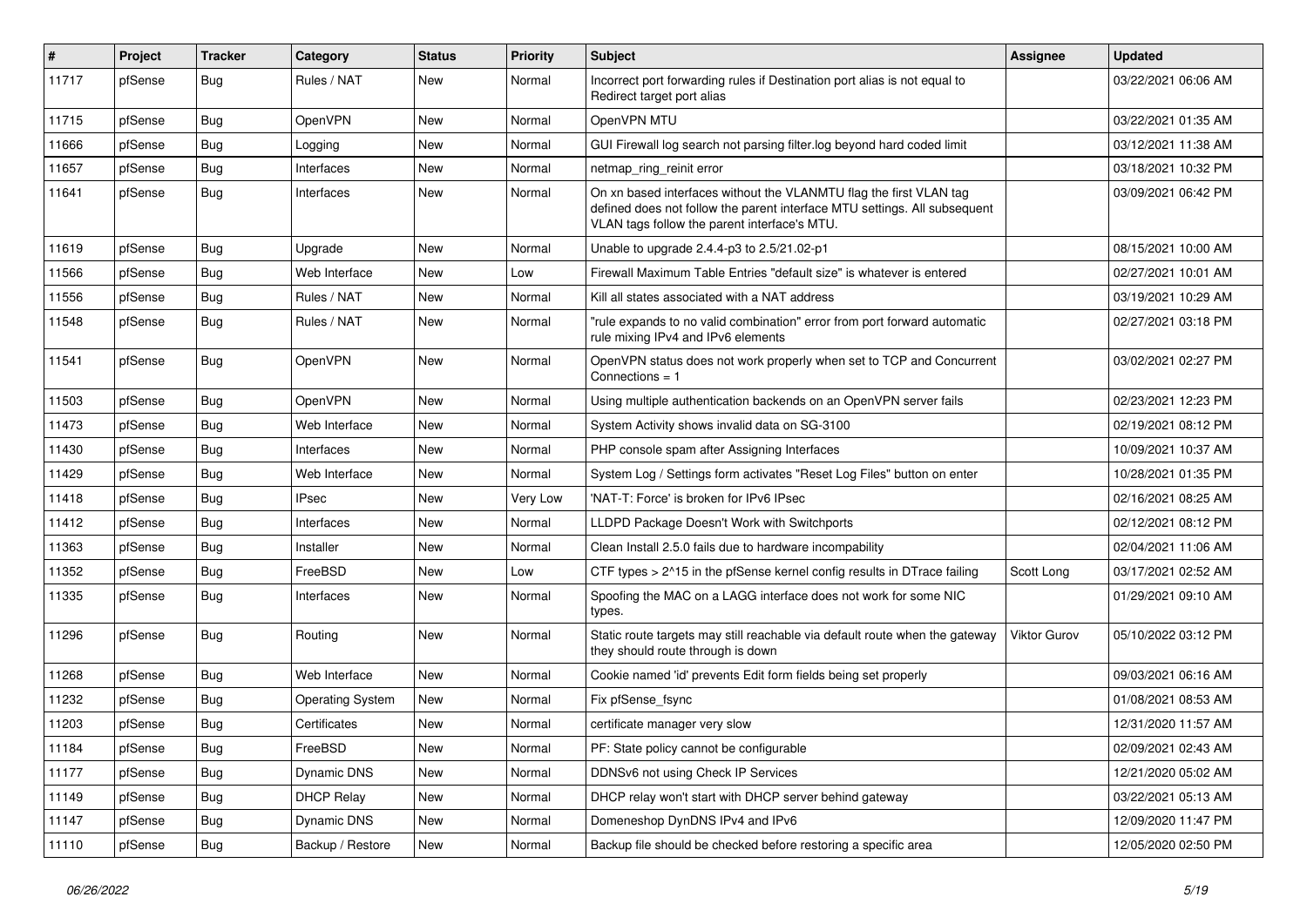| #     | Project | <b>Tracker</b> | Category                        | <b>Status</b> | <b>Priority</b> | <b>Subject</b>                                                                                                  | Assignee             | <b>Updated</b>      |
|-------|---------|----------------|---------------------------------|---------------|-----------------|-----------------------------------------------------------------------------------------------------------------|----------------------|---------------------|
| 11093 | pfSense | <b>Bug</b>     | Wireless                        | <b>New</b>    | Low             | ral(4) driver non-functional in arm64                                                                           |                      | 11/21/2020 10:45 AM |
| 11091 | pfSense | Bug            | Interfaces                      | New           | Normal          | Interfaces set as disabled in the configuration have an UP status in the<br>operating system at boot            | <b>Viktor Gurov</b>  | 05/10/2022 03:12 PM |
| 10980 | pfSense | Bug            | <b>Operating System</b>         | New           | Normal          | rc.local is executed at login by rc.initial, and not at boot time.                                              |                      | 10/19/2020 09:39 AM |
| 10952 | pfSense | Bug            | Rules / NAT                     | New           | Low             | Inconsistency in Subnet Defaults Between Firewall Rules and Interface<br><b>Address Assignments</b>             |                      | 10/09/2020 12:50 PM |
| 10892 | pfSense | Bug            | Rules / NAT                     | <b>New</b>    | Low             | Large number of VLAN/LANs make floating rules are to read                                                       | <b>Jared Dillard</b> | 02/01/2021 03:29 PM |
| 10875 | pfSense | Bug            | Gateways                        | New           | Normal          | PPP periodic reset does not fully restore gateway group round-robin<br>functionality                            | Luiz Souza           | 11/05/2020 07:44 AM |
| 10833 | pfSense | Bug            | Configuration<br><b>Backend</b> | New           | Normal          | unbound exits on configuration error when link status flaps on LAN<br>interface                                 |                      | 08/13/2020 11:53 PM |
| 10822 | pfSense | Bug            | DHCP (IPv6)                     | New           | Normal          | Deprecated IPv6 prefix won't be announced as deprecated to clients                                              |                      | 08/10/2020 09:23 AM |
| 10765 | pfSense | Bug            | Authentication                  | New           | Normal          | Ampersands in Idap extended query are escaped twice                                                             |                      | 09/02/2020 07:55 AM |
| 10729 | pfSense | <b>Bug</b>     | Package System                  | New           | Normal          | Certificate verification failed for pkg.freebsd.org                                                             |                      | 07/05/2020 01:12 AM |
| 10726 | pfSense | Bug            | Rules / NAT                     | New           | Normal          | Sticky-connections option is bugged - sticky-address cannot be redefined                                        |                      | 11/12/2020 10:12 AM |
| 10715 | pfSense | Bug            | <b>DHCP Relay</b>               | New           | Normal          | DHCPv6 relay always uses the "first" IPv6 address of an interface                                               |                      | 06/29/2020 05:01 AM |
| 10714 | pfSense | <b>Bug</b>     | DHCP (IPv6)                     | <b>New</b>    | Normal          | radvd only gives out the prefix of the "first" IPv6 address of an interface                                     |                      | 10/06/2020 01:03 PM |
| 10712 | pfSense | Bug            | Rules / NAT                     | New           | Normal          | "default allow LAN IPv6 to any" rule does not work right after boot when<br>using IPv6 PD                       |                      | 06/30/2020 12:17 AM |
| 10708 | pfSense | Bug            | Upgrade                         | <b>New</b>    | Normal          | ZFS bootpool boot symlink issue                                                                                 | Luiz Souza           | 03/08/2021 07:03 AM |
| 10701 | pfSense | Bug            | Web Interface                   | New           | Very Low        | Firewall Log too wide with Rule Description Column                                                              |                      | 06/25/2020 07:36 AM |
| 10690 | pfSense | <b>Bug</b>     | Installer                       | <b>New</b>    | Low             | Not possible to make UFS install on ZFS formatted drive                                                         |                      | 04/21/2022 12:39 PM |
| 10671 | pfSense | <b>Bug</b>     | <b>Operating System</b>         | <b>New</b>    | Normal          | pfsense 2.4.5_1 does not boot on Gen2 2012R2 HyperV VM                                                          |                      | 05/09/2021 06:39 AM |
| 10624 | pfSense | Bug            | <b>DNS Resolver</b>             | New           | Normal          | Unbound configuration memory leak with python module $+$ register DHCP<br>leases active                         |                      | 02/26/2021 10:27 AM |
| 10584 | pfSense | Bug            | Hardware / Drivers              | New           | Normal          | SG-3100 with M.2: shutdown instead of reboot                                                                    |                      | 07/21/2020 03:08 AM |
| 10544 | pfSense | Bug            | User Manager /<br>Privileges    | New           | Normal          | It's not possible to add a user to group operator using the gui                                                 |                      | 04/21/2022 12:39 PM |
| 10530 | pfSense | Bug            | Upgrade                         | <b>New</b>    | Normal          | Convert config version to be based on product version                                                           |                      | 04/21/2022 12:39 PM |
| 10513 | pfSense | Bug            | Rules / NAT                     | New           | Normal          | State issues with policy routing and HA failover                                                                |                      | 04/21/2022 12:39 PM |
| 10493 | pfSense | <b>Bug</b>     | <b>IPsec</b>                    | <b>New</b>    | Normal          | filter get vpns list() issues                                                                                   |                      | 05/06/2020 01:07 AM |
| 10352 | pfSense | Bug            | Authentication                  | New           | Very Low        | RADIUS authentication fails with MSCHAPv1 or MSCHAPv2 when<br>passwords contain international characters        |                      | 06/20/2022 04:04 PM |
| 10342 | pfSense | <b>Bug</b>     | <b>DNS Resolver</b>             | <b>New</b>    | Normal          | Unbound domain overrides stop resolving periodically. They only resume<br>after the service has been restarted. |                      | 03/13/2020 10:35 AM |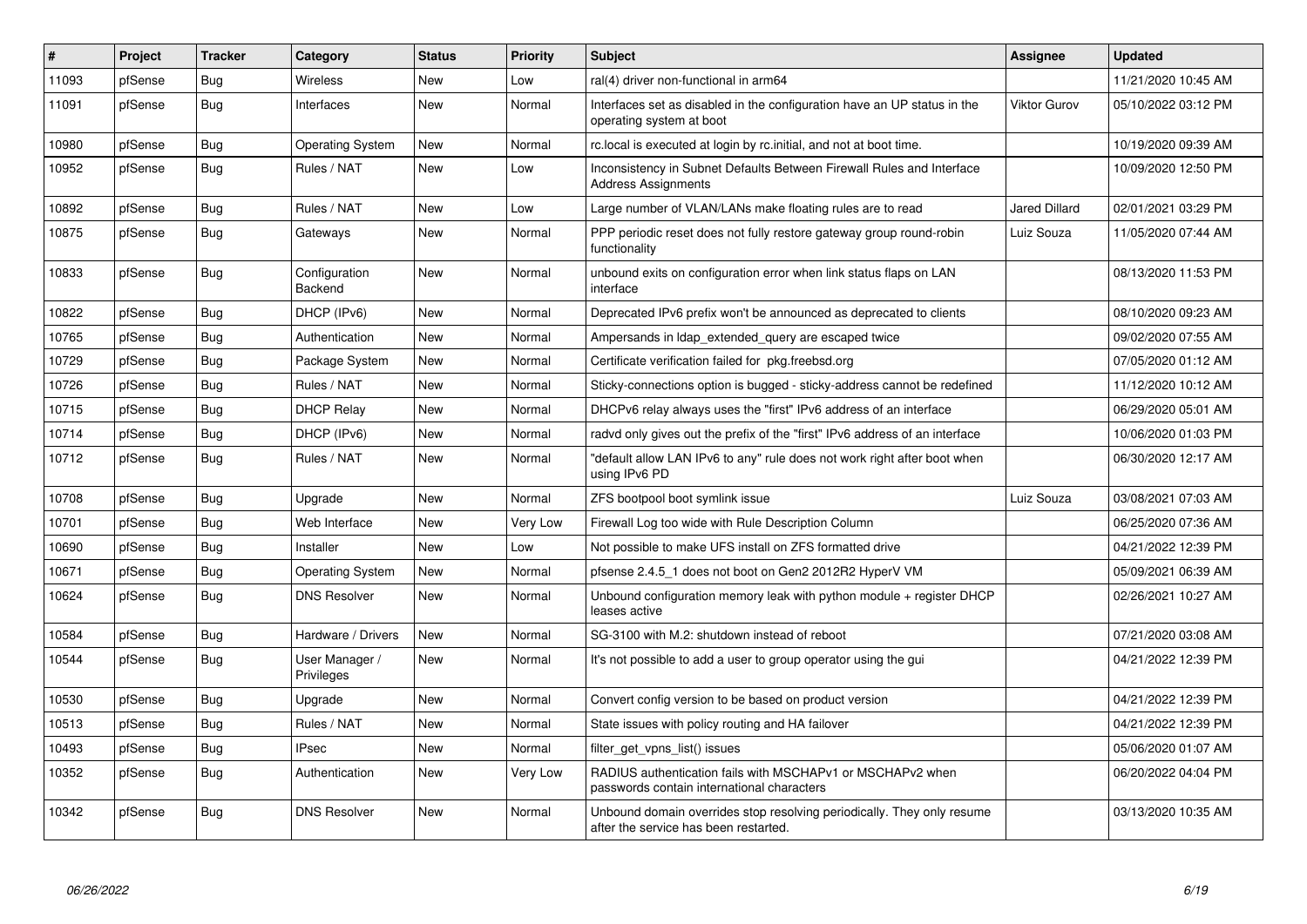| #     | Project | <b>Tracker</b> | Category                     | <b>Status</b> | <b>Priority</b> | <b>Subject</b>                                                                                                       | <b>Assignee</b> | <b>Updated</b>      |
|-------|---------|----------------|------------------------------|---------------|-----------------|----------------------------------------------------------------------------------------------------------------------|-----------------|---------------------|
| 10325 | pfSense | Bug            | Notifications                | New           | Normal          | System/Advanced/Notifications/E-Mail - SMTP Notification E-Mail auth<br>password Unexpected Bahaviour                |                 | 10/30/2020 08:17 AM |
| 10311 | pfSense | Bug            | OpenVPN                      | New           | Normal          | Too low net.link.ifqmaxlen causes packet drop under load when using<br>OpenVPN inside bridge interface under load    |                 | 08/10/2021 03:10 AM |
| 10310 | pfSense | <b>Bug</b>     | Upgrade                      | New           | Normal          | Systems with low RAM and several packages may temporarily fail to load<br>large tables after an upgrade              |                 | 03/03/2020 07:55 AM |
| 10277 | pfSense | Bug            | Web Interface                | New           | Normal          | Sorting the log entries does not use year value                                                                      |                 | 02/24/2020 07:46 AM |
| 10271 | pfSense | Bug            | Web Interface                | <b>New</b>    | Normal          | Large number of VLAN/LANs make "Interfaces" menu hard to access                                                      |                 | 02/20/2020 04:46 AM |
| 10150 | pfSense | <b>Bug</b>     | <b>IGMP Proxy</b>            | New           | Normal          | IGMP Proxy does not scale to hundreds of streams                                                                     |                 | 01/03/2020 02:56 AM |
| 10143 | pfSense | Bug            | <b>DNS Resolver</b>          | New           | Normal          | System hostname DNS entry is assigned to the wrong IP on multi-wan<br>setups                                         |                 | 12/31/2019 02:33 PM |
| 10000 | pfSense | <b>Bug</b>     | Dynamic DNS                  | New           | Normal          | Azure Dynamic DNS A and AAAA Records for Apex Zone                                                                   |                 | 03/31/2020 09:03 AM |
| 9889  | pfSense | Bug            | Certificates                 | New           | Very Low        | CRL check for Intermediate CA CRLs fails                                                                             | Jim Pingle      | 11/08/2019 11:03 AM |
| 9887  | pfSense | Bug            | Rules / NAT                  | New           | Low             | Rule separator positions change when deleting multiple rules                                                         |                 | 05/10/2022 03:11 PM |
| 9837  | pfSense | <b>Bug</b>     | Interfaces                   | New           | Very Low        | ipv6 is not completely disabled on the interfaces                                                                    |                 | 10/24/2019 01:16 AM |
| 9805  | pfSense | <b>Bug</b>     | <b>Dynamic DNS</b>           | New           | Normal          | dynDNS cloudflare multiple entries                                                                                   |                 | 10/02/2019 04:51 PM |
| 9755  | pfSense | <b>Bug</b>     | Package System               | New           | Very Low        | package description wrong link<br>https://www.freshports.org/security/openvpn-client-export                          |                 | 09/13/2019 07:22 AM |
| 9737  | pfSense | <b>Bug</b>     | <b>Traffic Graphs</b>        | New           | Normal          | traffic-graphs.js shows incorrect units inside the chart                                                             |                 | 09/09/2019 06:35 AM |
| 9698  | pfSense | <b>Bug</b>     | <b>RRD Graphs</b>            | New           | Normal          | Monitoring graphs do not retain state after auto-refresh                                                             |                 | 08/26/2019 02:09 AM |
| 9690  | pfSense | <b>Bug</b>     | Interfaces                   | New           | Normal          | Ethernet flow control should be disabled by default                                                                  |                 | 08/19/2019 06:45 PM |
| 9677  | pfSense | <b>Bug</b>     | Dashboard                    | New           | Normal          | Dashboard hangs when widget needs data from a remote host which is<br>down                                           |                 | 08/13/2019 09:15 AM |
| 9664  | pfSense | <b>Bug</b>     | <b>Dynamic DNS</b>           | <b>New</b>    | Normal          | DynDNS and Dual-wan problem with CloudFlare (works with No-Ip)                                                       |                 | 08/03/2019 10:00 AM |
| 9654  | pfSense | <b>Bug</b>     | <b>DNS Resolver</b>          | New           | Normal          | After reboot, the DNS resolver must be restarted before it will advertise the<br>ipv6 DNS address of the router.     |                 | 11/20/2020 03:12 AM |
| 9650  | pfSense | <b>Bug</b>     | Gateways                     | New           | Normal          | IPv6 connection drops (ir-)regular on Kabelvodafone (German cable<br>ISP)                                            |                 | 07/27/2019 07:14 AM |
| 9626  | pfSense | <b>Bug</b>     | Web Interface                | New           | Normal          | When deny write permission is assigned to a user, there is no error<br>feedback if the user tries to write something |                 | 06/25/2022 05:41 PM |
| 9585  | pfSense | <b>Bug</b>     | Interfaces                   | New           | Normal          | 6RD: Unable to reach hosts on within same 6rd-domain                                                                 |                 | 08/14/2019 02:39 PM |
| 9566  | pfSense | <b>Bug</b>     | <b>Traffic Graphs</b>        | New           | Normal          | Traffic graph displays traffic incorrectly                                                                           |                 | 11/18/2019 07:54 AM |
| 9504  | pfSense | <b>Bug</b>     | <b>Dynamic DNS</b>           | New           | Normal          | Multiple Dynamic DNS update notifications for the same interface, not<br>differentiated by the hostname              |                 | 05/07/2019 07:46 AM |
| 9485  | pfSense | Bug            | User Manager /<br>Privileges | New           | Normal          | password match error on system usermanager causes Group<br>membership to be reset.                                   |                 | 04/26/2019 08:52 AM |
| 9453  | pfSense | <b>Bug</b>     | <b>LAGG Interfaces</b>       | New           | Normal          | VLAN Interfaces on LAGG get orphaned at boot                                                                         |                 | 08/21/2019 11:16 AM |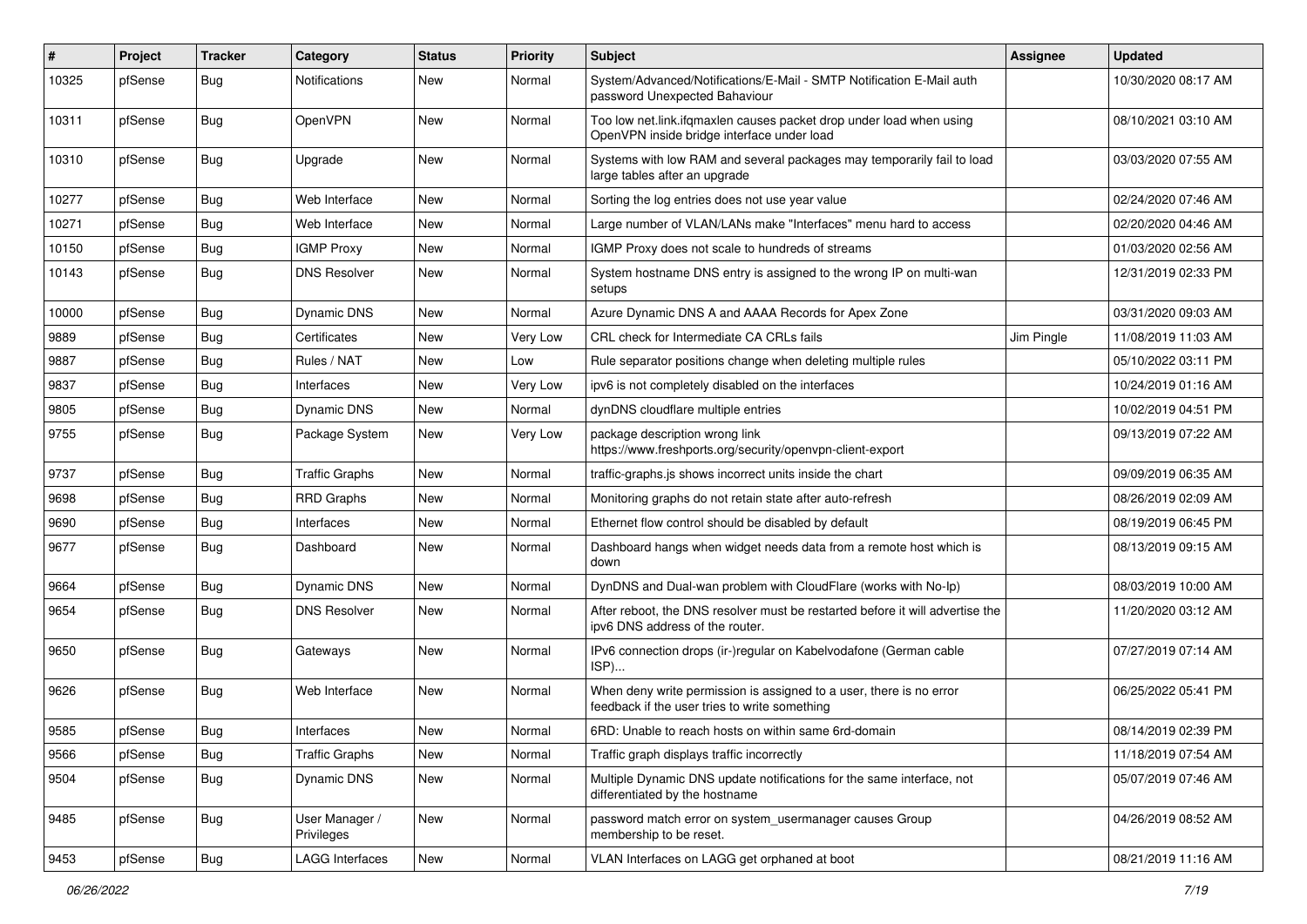| #    | Project | <b>Tracker</b> | Category                                        | <b>Status</b> | <b>Priority</b> | Subject                                                                                                                      | Assignee   | <b>Updated</b>      |
|------|---------|----------------|-------------------------------------------------|---------------|-----------------|------------------------------------------------------------------------------------------------------------------------------|------------|---------------------|
| 9353 | pfSense | Bug            | Dashboard                                       | New           | Low             | PHPSession errors from limited access to dashboard and widgets                                                               |            | 10/06/2020 09:31 AM |
| 9344 | pfSense | <b>Bug</b>     | Translations                                    | New           | Normal          | OpenVPN click NCP Algorithms will always go to DH Parameters<br>website(in Chinese-Taiwan)                                   |            | 10/21/2021 03:48 AM |
| 9343 | pfSense | <b>Bug</b>     | DHCP (IPv4)                                     | <b>New</b>    | Normal          | diag_arp.php times out with large DHCPD leases table                                                                         |            | 08/14/2019 01:19 PM |
| 9338 | pfSense | <b>Bug</b>     | <b>IGMP Proxy</b>                               | <b>New</b>    | Normal          | igmpproxy ignoring downstream vlan interface                                                                                 |            | 02/22/2019 03:48 AM |
| 9295 | pfSense | <b>Bug</b>     | <b>PPPoE Server</b>                             | <b>New</b>    | Very High       | IPv6 PD does not work with PPPOE (Server & Client)                                                                           |            | 05/15/2022 10:53 AM |
| 9241 | pfSense | <b>Bug</b>     | Interfaces                                      | New           | Normal          | Ethernet link cycles up/down if "auto-negotiate" is explicitly selected in<br>interface configuration                        |            | 12/31/2018 08:36 PM |
| 9192 | pfSense | Bug            | <b>PPP</b> Interfaces                           | <b>New</b>    | Normal          | PPPoE daemon selects wrong interface                                                                                         |            | 08/20/2019 10:05 AM |
| 9183 | pfSense | <b>Bug</b>     | <b>LAGG Interfaces</b>                          | <b>New</b>    | Very Low        | OpenVPN Lagg Interface not working after restart or new start                                                                |            | 08/21/2019 11:17 AM |
| 9179 | pfSense | <b>Bug</b>     | <b>NAT Reflection</b>                           | New           | Normal          | NAT reflection fix implemented for #8604 is causing WebUI and XMLRPC<br>to fail on slave                                     |            | 03/27/2020 08:01 PM |
| 9167 | pfSense | Bug            | Rules / NAT                                     | <b>New</b>    | Normal          | Some Important ICMPv6 Traffic Not Allowed by Default Rules                                                                   |            | 08/14/2019 01:00 PM |
| 9149 | pfSense | <b>Bug</b>     | Package System                                  | New           | Low             | Continued issues with /tmp and /var in RAM on 2.4                                                                            |            | 11/24/2018 11:56 AM |
| 9140 | pfSense | <b>Bug</b>     | Logging                                         | New           | Very Low        | Unexpected rule can be displayed when looking up filter log entry with<br>multiple matching rules                            |            | 08/19/2019 02:56 PM |
| 9136 | pfSense | Bug            | DHCP (IPv6)                                     | <b>New</b>    | High            | IPv6 Tracking Interfaces Lose IPv6 Address in Certain Cases                                                                  |            | 04/21/2022 12:39 PM |
| 9101 | pfSense | <b>Bug</b>     | <b>Traffic Graphs</b>                           | New           | Normal          | Traffic Graphs/Dashboard Slows Downloads Being Performed by the<br>Same Firefox Browser                                      |            | 08/21/2019 09:18 AM |
| 9087 | pfSense | <b>Bug</b>     | <b>Traffic Graphs</b>                           | <b>New</b>    | Normal          | Traffic Graph Widget Legend Not Updating                                                                                     |            | 08/14/2019 12:38 PM |
| 9037 | pfSense | <b>Bug</b>     | <b>DNS Resolver</b>                             | <b>New</b>    | Normal          | Unbound not logging to syslog after reboot                                                                                   |            | 10/12/2018 05:09 AM |
| 9035 | pfSense | <b>Bug</b>     | Rules / NAT                                     | <b>New</b>    | Normal          | Inactive Interfaces are Hidden in Firewall Rules                                                                             |            | 08/14/2019 12:39 PM |
| 8964 | pfSense | <b>Bug</b>     | <b>IPsec</b>                                    | New           | High            | IPsec async cryptography advanced setting - TCP traffic not passing<br>through                                               | Luiz Souza | 12/08/2020 12:09 PM |
| 8963 | pfSense | <b>Bug</b>     | <b>Traffic Shaper</b><br>(Limiters)             | New           | Normal          | 2.4.4 Limiters don't work after CARP fail-over                                                                               |            | 12/10/2018 06:40 AM |
| 8846 | pfSense | <b>Bug</b>     | Gateways                                        | <b>New</b>    | Low             | Misleading gateway error message adding/editing static routes using a<br>disabled interface                                  |            | 08/21/2019 11:29 AM |
| 8831 | pfSense | Bug            | <b>IPv6 Router</b><br>Advertisements<br>(RADVD) | <b>New</b>    | Very High       | Radvd causes latency spikes                                                                                                  |            | 04/19/2021 04:51 AM |
| 8820 | pfSense | <b>Bug</b>     | Rules / NAT                                     | New           | Low             | System/Advanced/Misc - "Do not kill connections when schedule expires"<br>UN-checked still leaves existing connections open. |            | 07/28/2020 10:59 AM |
| 8815 | pfSense | <b>Bug</b>     | Interfaces                                      | New           | Normal          | IP addresses are removed from interfaces when link is lost and either IPv4 Luiz Souza<br>or IPv6 is dynamic                  |            | 07/21/2021 07:49 AM |
| 8804 | pfSense | <b>Bug</b>     | <b>PPP</b> Interfaces                           | New           | Normal          | Netgate SG-1000 PPPoE Keepalives not prioritized, internet drops                                                             |            | 08/20/2019 10:06 AM |
| 8770 | pfSense | Bug            | Interfaces                                      | New           | Normal          | QinQ interfaces always show as active                                                                                        |            | 02/01/2020 09:47 AM |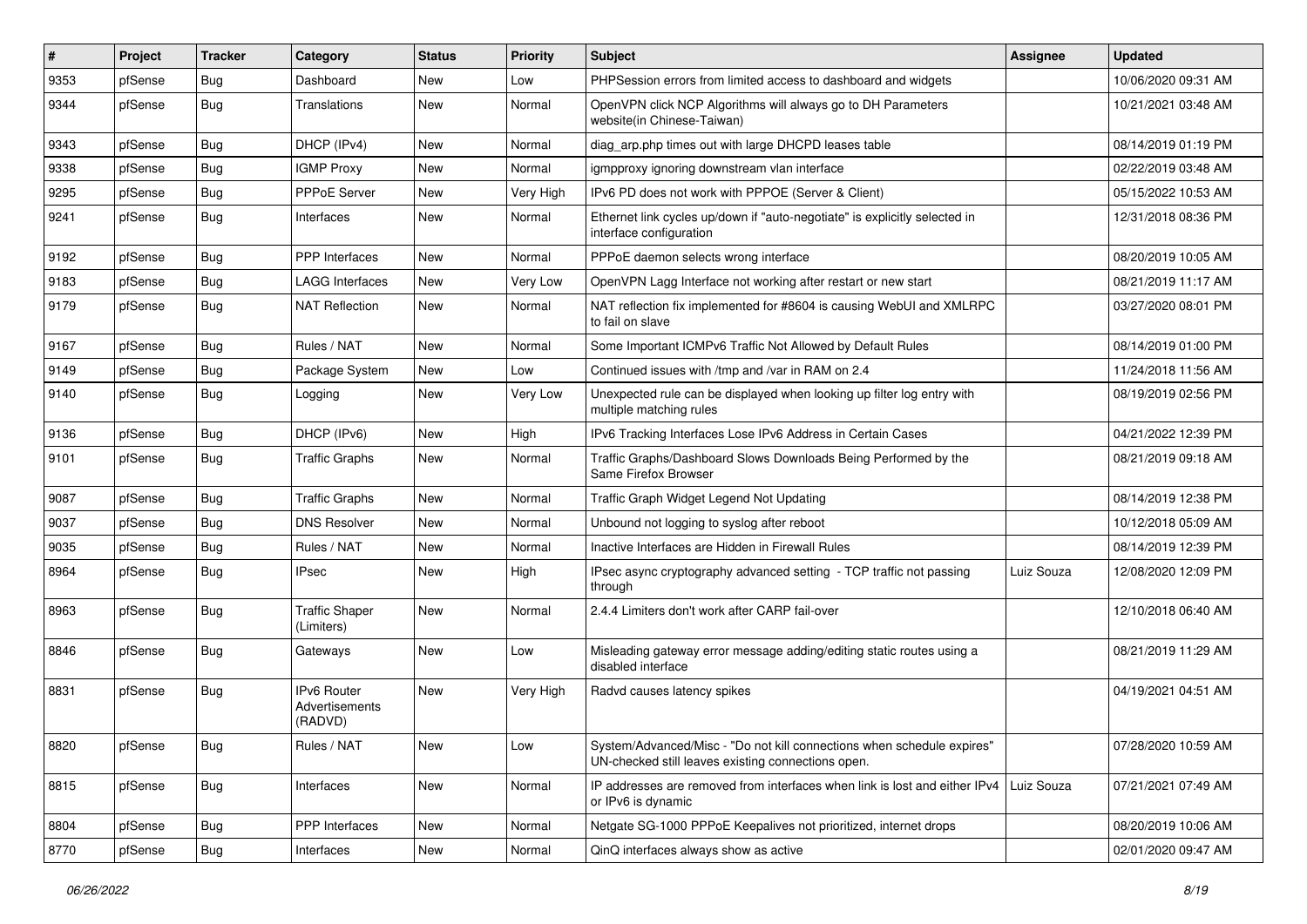| #    | Project | <b>Tracker</b> | Category                        | <b>Status</b> | <b>Priority</b> | <b>Subject</b>                                                                                                          | Assignee   | <b>Updated</b>      |
|------|---------|----------------|---------------------------------|---------------|-----------------|-------------------------------------------------------------------------------------------------------------------------|------------|---------------------|
| 8711 | pfSense | <b>Bug</b>     | <b>IGMP Proxy</b>               | New           | Normal          | igmpproxy with PPPoE Interfaces                                                                                         |            | 07/28/2018 09:21 AM |
| 8686 | pfSense | <b>Bug</b>     | <b>IPsec</b>                    | New           | Normal          | IPsec VTI: Assigned interface firewall rules are never parsed                                                           |            | 02/10/2021 12:15 PM |
| 8614 | pfSense | <b>Bug</b>     | DHCP (IPv4)                     | New           | Normal          | Cannot remove Additional BOOTP/DHCP Options                                                                             |            | 08/21/2019 09:15 AM |
| 8570 | pfSense | Bug            | <b>XML Parser</b>               | New           | Normal          | Empty (dn)shaper config gets populated with newline                                                                     |            | 08/20/2019 02:45 PM |
| 8567 | pfSense | <b>Bug</b>     | CARP                            | New           | Normal          | Using IPv6 VIP alias for services may affect CARP IPv6 VIP work                                                         |            | 06/12/2018 01:26 PM |
| 8566 | pfSense | Bug            | CARP                            | New           | Normal          | Wrong IPv6 source in NS request in case using of IPv6 alias                                                             |            | 06/12/2018 01:26 PM |
| 8526 | pfSense | Bug            | Interfaces                      | New           | Normal          | DHCP client ignores server replies when 802.1g tagging is used                                                          |            | 08/14/2019 10:52 AM |
| 8512 | pfSense | <b>Bug</b>     | PPP Interfaces                  | <b>New</b>    | Normal          | PPPoE reconnect fails after interface flap                                                                              |            | 08/20/2019 10:06 AM |
| 8500 | pfSense | Bug            | Dynamic DNS                     | New           | Low             | Incorrect categorization of status/info messages from phpDynDNS                                                         |            | 08/16/2019 12:50 PM |
| 8464 | pfSense | <b>Bug</b>     | <b>Wireless</b>                 | <b>New</b>    | Very Low        | Wireless USB card does not connect to WiFi automatically after reboot/halt                                              |            | 06/19/2020 03:44 AM |
| 8435 | pfSense | Bug            | Interfaces                      | New           | Normal          | DHCPv6 unusable in certain circumstances (US AT&T Fiber, etc.)                                                          |            | 08/14/2019 10:52 AM |
| 8432 | pfSense | Bug            | Dynamic DNS                     | New           | Normal          | Dynamic DNS Client gives an error that it can't find IPv6 address when<br>WAN interface is a LAGG                       |            | 09/17/2020 05:23 AM |
| 8419 | pfSense | Bug            | Web Interface                   | <b>New</b>    | Normal          | webqui, when menubar is fixed to the top of the screen, the last items of<br>long menus cannot be seen/used.            |            | 07/19/2018 03:10 PM |
| 8406 | pfSense | <b>Bug</b>     | <b>Dynamic DNS</b>              | <b>New</b>    | Normal          | DDNS IPV6 Cloudflare Client does not detect PPOE address                                                                |            | 03/31/2018 11:56 AM |
| 8401 | pfSense | Bug            | Installer                       | New           | Normal          | Issues related to keys representing alphabetic characters specific to<br>Scandinavian languages and to some other keys. |            | 03/30/2018 11:06 AM |
| 8380 | pfSense | Bug            | OpenVPN                         | New           | Normal          | OpenVPN RADIUS password length is not constant                                                                          | Jim Pingle | 07/17/2020 11:46 AM |
| 8343 | pfSense | Bug            | Gateways                        | New           | Normal          | Gateway Routes (Default Routes) not removed in Kernel when removed<br>from GUI                                          |            | 05/14/2020 01:22 AM |
| 8335 | pfSense | Bug            | LAGG Interfaces                 | New           | Normal          | System hang with LACP downlink to UniFi switch                                                                          |            | 08/21/2019 11:18 AM |
| 8325 | pfSense | <b>Bug</b>     | UPnP/NAT-PMP                    | New           | Normal          | UPnP not available for pppoe-Clients                                                                                    |            | 11/15/2020 10:33 AM |
| 8324 | pfSense | <b>Bug</b>     | Hardware / Drivers              | New           | Normal          | bxe cards require promisc for OSPF                                                                                      | Luiz Souza | 05/25/2020 03:19 PM |
| 8313 | pfSense | <b>Bug</b>     | Notifications                   | New           | Normal          | STARTTLS auto detection not working                                                                                     |            | 04/21/2022 12:39 PM |
| 8285 | pfSense | <b>Bug</b>     | Web Interface                   | <b>New</b>    | Normal          | Actions on stale data may result in catastrophic results                                                                |            | 01/16/2018 08:08 PM |
| 8263 | pfSense | Bug            | <b>Traffic Shaper</b><br>(ALTQ) | New           | Normal          | Cannot create a nonlinear `Link Share` service curve because of: "the sum<br>of the child bandwidth higher than parent" |            | 11/05/2020 07:31 AM |
| 8233 | pfSense | <b>Bug</b>     | <b>NAT Reflection</b>           | New           | Very Low        | NAT reflection back to originating host broken when using FQDN-based IP<br>aliases                                      |            | 08/21/2019 10:53 AM |
| 8207 | pfSense | Bug            | <b>Operating System</b>         | New           | Normal          | 2.4 cannot boot as a Xen VM with more than 7 NICs                                                                       |            | 06/25/2022 05:42 PM |
| 8192 | pfSense | Bug            | Gateway Monitoring              | New           | Low             | dpinger - Change in ISP link-local IPv6 address drops connectivity                                                      | Luiz Souza | 11/05/2020 07:31 AM |
| 8177 | pfSense | <b>Bug</b>     | Package System                  | New           | Normal          | "/xsl/package.xsl" is referenced in package XML files but not on the<br>firewall                                        |            | 08/14/2019 09:56 AM |
| 8176 | pfSense | <b>Bug</b>     | Package System                  | New           | Normal          | ./schema/packages.dtd -- referenced in *xml, but missing?                                                               |            | 12/09/2017 06:52 PM |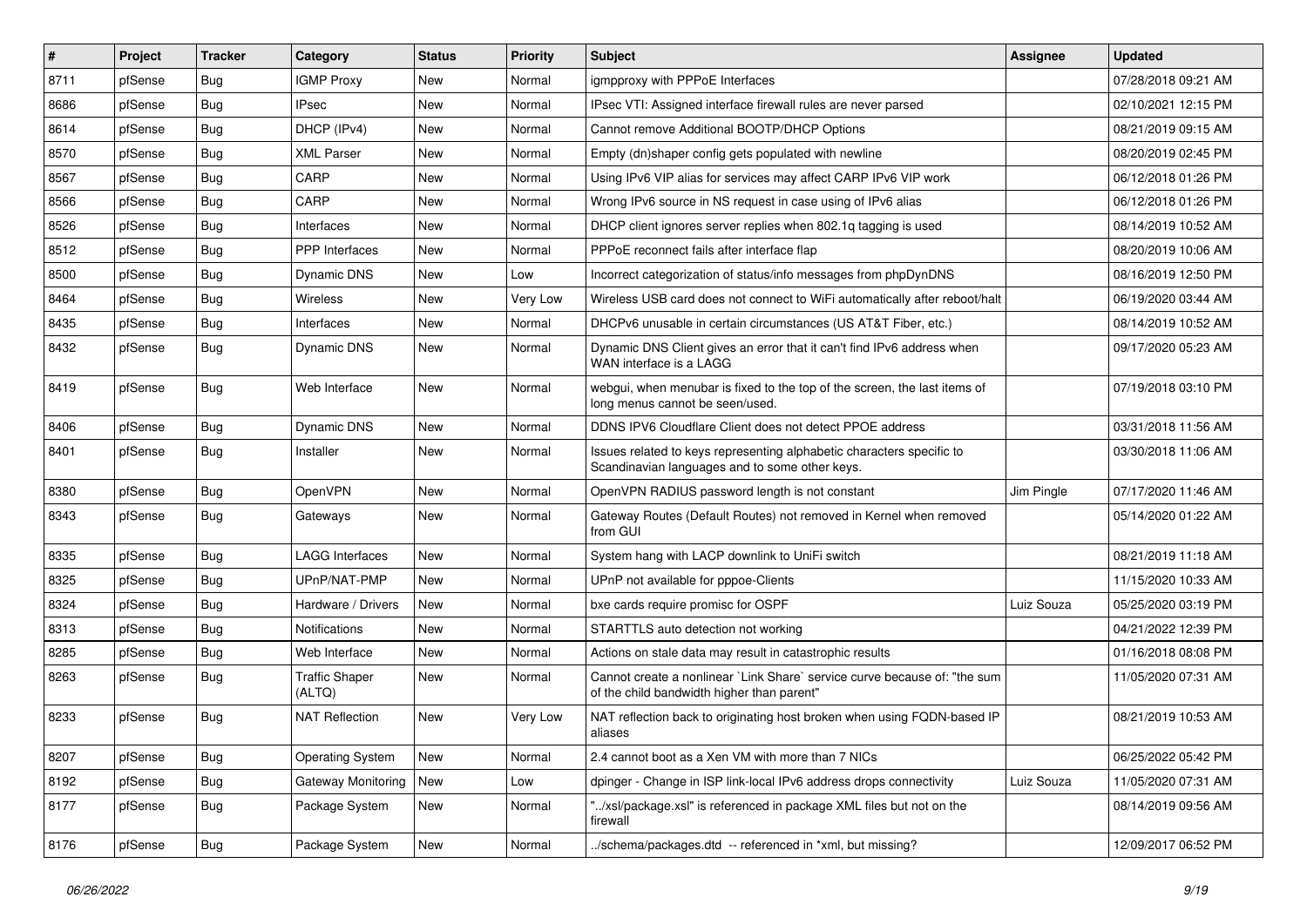| $\pmb{\sharp}$ | Project | <b>Tracker</b> | Category                            | <b>Status</b> | <b>Priority</b> | Subject                                                                                                                                                                       | <b>Assignee</b> | <b>Updated</b>      |
|----------------|---------|----------------|-------------------------------------|---------------|-----------------|-------------------------------------------------------------------------------------------------------------------------------------------------------------------------------|-----------------|---------------------|
| 8158           | pfSense | Bug            | Interfaces                          | New           | High            | IPv6 Track Interface issue with more than one WAN-Gateway and a<br>number of internal interfaces at least track interface from one interface<br>does not work on regular base |                 | 12/03/2017 09:00 AM |
| 8157           | pfSense | Bug            | Dashboard                           | <b>New</b>    | Very Low        | Traffic Graph clutter from time to time                                                                                                                                       |                 | 12/03/2017 06:40 AM |
| 8130           | pfSense | Bug            | <b>Traffic Graphs</b>               | New           | Normal          | Status - Monitoring - Area chart displays traffic data differently than Line or<br>Bar charts                                                                                 |                 | 11/26/2017 01:40 PM |
| 8122           | pfSense | <b>Bug</b>     | OpenVPN                             | New           | Normal          | openypn client is unable to use OTP (temporary) passwords                                                                                                                     |                 | 04/16/2018 09:28 AM |
| 8113           | pfSense | <b>Bug</b>     | Interfaces                          | New           | Normal          | MTU setting on bridge, openvpn clients ignored                                                                                                                                |                 | 12/31/2021 05:55 PM |
| 8100           | pfSense | <b>Bug</b>     | CARP                                | New           | Normal          | pfsync Initially Deletes States on Primary for Connections Established<br>through Secondary                                                                                   | Luiz Souza      | 02/08/2022 12:59 PM |
| 8095           | pfSense | Bug            | Translations                        | New           | Normal          | Unescaped simple quotes break JavaScript features when the French<br>translation is enabled                                                                                   |                 | 08/21/2019 09:06 AM |
| 8089           | pfSense | <b>Bug</b>     | Interfaces                          | <b>New</b>    | High            | VLAN page breaks after config restore to new hardware.                                                                                                                        |                 | 11/21/2017 01:38 PM |
| 8087           | pfSense | Bug            | Authentication                      | New           | Normal          | Provide Calling-Station-ID to RADIUS backed VPN connections                                                                                                                   |                 | 06/06/2020 05:36 AM |
| 8076           | pfSense | <b>Bug</b>     | Backup / Restore                    | New           | Normal          | User can easily apply an unusable interface configuration after restore                                                                                                       |                 | 08/14/2019 10:52 AM |
| 8073           | pfSense | <b>Bug</b>     | <b>IPsec</b>                        | New           | Normal          | Traffic inexplicably not going through IPSEC despite (in theory) matching<br>SP <sub>s</sub>                                                                                  |                 | 11/09/2017 02:51 AM |
| 8072           | pfSense | Bug            | <b>Traffic Shaper</b><br>(Limiters) | New           | Normal          | Limiter / Queue mask issues?                                                                                                                                                  | Ivor Kreso      | 11/08/2017 07:56 PM |
| 8066           | pfSense | <b>Bug</b>     | Routing                             | New           | Normal          | Static routes not applied when they go out a interface using carp                                                                                                             |                 | 11/08/2017 02:04 AM |
| 8050           | pfSense | <b>Bug</b>     | Interfaces                          | <b>New</b>    | High            | Enabling bridge while interfaces have link freezes console                                                                                                                    |                 | 11/03/2017 04:38 PM |
| 8013           | pfSense | <b>Bug</b>     | <b>IPsec</b>                        | New           | Normal          | IPsec MSS clamping value shared for IPv4 and IPv6                                                                                                                             | Luiz Souza      | 10/28/2021 01:37 PM |
| 8004           | pfSense | Bug            | <b>NAT Reflection</b>               | New           | Normal          | Error notice for a deleted NAT that had a RULE or an existing NAT which<br>is claimed to have no NAT port                                                                     |                 | 10/24/2017 06:39 PM |
| 7986           | pfSense | <b>Bug</b>     | Wireless                            | <b>New</b>    | Normal          | WLAN card no longer properly initialized under 2.4.0                                                                                                                          |                 | 06/19/2020 08:08 AM |
| 7977           | pfSense | <b>Bug</b>     | Translations                        | New           | Normal          | English text shown in stead of translated text (Routing - Gateway groups -<br>edit)                                                                                           |                 | 08/21/2019 11:28 AM |
| 7964           | pfSense | <b>Bug</b>     | Multi-WAN                           | New           | Normal          | Restart openvpn on gateway switching                                                                                                                                          |                 | 08/19/2019 12:35 PM |
| 7943           | pfSense | <b>Bug</b>     | Web Interface                       | New           | Normal          | CSS Overflow Fix for Drop Down Menus in webConfigurator                                                                                                                       |                 | 11/21/2020 02:54 PM |
| 7899           | pfSense | <b>Bug</b>     | <b>Traffic Shaper</b><br>(ALTQ)     | New           | Normal          | a floating 'match' rule on LAN does not put traffic from a broswer on a<br>clientpc into a shaper queue                                                                       |                 | 09/28/2017 09:16 AM |
| 7863           | pfSense | Bug            | User Manager /<br>Privileges        | New           | Normal          | The "WebCfg - All pages" permission inclueds the "User - System: Shell<br>account access" even though that is not a WebCofg page.                                             |                 | 09/16/2017 05:13 AM |
| 7857           | pfSense | Bug            | Dashboard                           | New           | Very Low        | Interfaces Widget U/I fails to wrap IPV6 addresses when the string is too<br>wide for the widget                                                                              |                 | 08/13/2019 09:15 AM |
| 7848           | pfSense | Bug            | Diagnostics                         | New           | Low             | NDP Table Sort by Expiration Error                                                                                                                                            |                 | 08/26/2019 02:56 PM |
| 7821           | pfSense | <b>Bug</b>     | DHCP (IPv6)                         | New           | Normal          | GIF does not support broadcast                                                                                                                                                |                 | 08/29/2017 10:50 AM |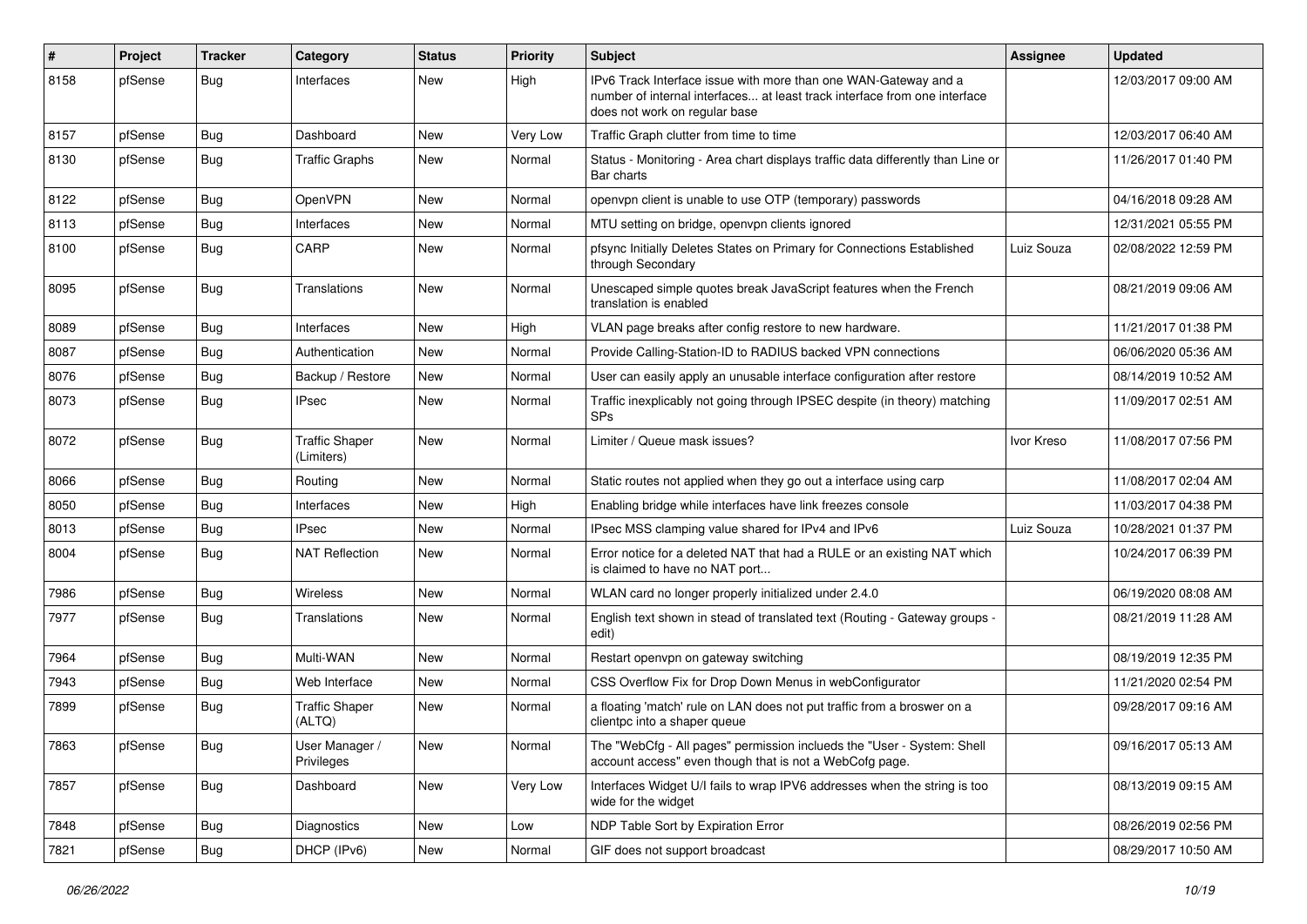| #    | Project | <b>Tracker</b> | Category                                 | <b>Status</b> | <b>Priority</b> | <b>Subject</b>                                                                                                                | <b>Assignee</b> | <b>Updated</b>      |
|------|---------|----------------|------------------------------------------|---------------|-----------------|-------------------------------------------------------------------------------------------------------------------------------|-----------------|---------------------|
| 7788 | pfSense | <b>Bug</b>     | Dashboard                                | New           | Low             | Irregular updating of widgets like cpu/uptime on system widget.                                                               |                 | 08/21/2019 09:03 AM |
| 7779 | pfSense | Bug            | OpenVPN                                  | <b>New</b>    | Normal          | Traffic crossing a site-to-site OpenVPN tunnel fails to fragment.                                                             |                 | 06/02/2021 08:26 AM |
| 7757 | pfSense | <b>Bug</b>     | Backup / Restore                         | New           | Normal          | Auto Config Backup fails to upload unless Default Gateway is up                                                               |                 | 08/16/2019 12:47 PM |
| 7737 | pfSense | Bug            | IPv6 Router<br>Advertisements<br>(RADVD) | <b>New</b>    | Normal          | radvd error message                                                                                                           |                 | 08/13/2019 09:41 AM |
| 7734 | pfSense | <b>Bug</b>     | DHCP (IPv6)                              | <b>New</b>    | Normal          | Using opton ia pd0 does not renew prefix and prefix get dropped                                                               |                 | 07/31/2017 03:46 AM |
| 7730 | pfSense | Bug            | Interfaces                               | <b>New</b>    | High            | 2.3.4_1 greX: loop detected when hit save on filter rules or interfaces                                                       |                 | 07/27/2017 08:16 AM |
| 7665 | pfSense | Bug            | Aliases / Tables                         | <b>New</b>    | Normal          | Host range validation for Aliases is not strict enough                                                                        |                 | 08/21/2019 11:01 AM |
| 7648 | pfSense | <b>Bug</b>     | CARP                                     | <b>New</b>    | Very Low        | SPAN ports on an interface renders CARP HA inoperative                                                                        |                 | 06/14/2017 09:19 PM |
| 7590 | pfSense | <b>Bug</b>     | Diagnostics                              | <b>New</b>    | Normal          | diag edit do not save when nothing to sae (in directory browse view)                                                          |                 | 05/20/2017 05:04 PM |
| 7589 | pfSense | Bug            | Diagnostics                              | New           | Normal          | diag_edit.php old print_info_box                                                                                              |                 | 05/20/2017 05:02 PM |
| 7551 | pfSense | <b>Bug</b>     | Rules / NAT                              | <b>New</b>    | Normal          | Dynamic IPsec endpoints not added to rule set after WAN down/up                                                               |                 | 05/16/2017 02:26 PM |
| 7476 | pfSense | <b>Bug</b>     | Logging                                  | New           | Normal          | Dirty buffer used to build log messages?                                                                                      |                 | 04/17/2017 09:51 PM |
| 7430 | pfSense | <b>Bug</b>     | Interfaces                               | New           | Normal          | pfsense-utils.inc - where_is_ipaddr_configured() should account for<br>loopback interface                                     |                 | 08/13/2019 03:48 PM |
| 7420 | pfSense | Bug            | <b>IPsec</b>                             | <b>New</b>    | Normal          | ipsec status freezing                                                                                                         |                 | 02/13/2020 09:09 AM |
| 7402 | pfSense | Bug            | Web Interface                            | <b>New</b>    | Normal          | Inconsistent use of htmlentities validation checks                                                                            |                 | 03/21/2017 08:58 AM |
| 7387 | pfSense | Bug            | Dashboard                                | New           | Low             | New Traffic Graph in dashboard resets inverted view to normal view                                                            | Jared Dillard   | 12/11/2021 08:14 PM |
| 7373 | pfSense | Bug            | Rules / NAT                              | <b>New</b>    | Normal          | Firewall schedules GUI needs to be redone from scratch                                                                        |                 | 08/21/2019 08:56 AM |
| 7352 | pfSense | <b>Bug</b>     | Routing                                  | New           | Normal          | pfSense IPv6 static route is dumped after a WAN flap                                                                          |                 | 01/20/2022 09:35 AM |
| 7329 | pfSense | <b>Bug</b>     | <b>DNS Forwarder</b>                     | <b>New</b>    | Low             | <b>DHCP Not Updating DNS</b>                                                                                                  |                 | 01/21/2022 09:16 PM |
| 7314 | pfSense | <b>Bug</b>     | <b>RRD Graphs</b>                        | New           | Low             | Discrepancy in ntp monitoring view                                                                                            |                 | 02/24/2017 08:37 PM |
| 7303 | pfSense | <b>Bug</b>     | IPv6 Router<br>Advertisements<br>(RADVD) | <b>New</b>    | Normal          | ipv6 connectivity lost on pfSense reboot                                                                                      |                 | 08/20/2019 12:23 PM |
| 7289 | pfSense | <b>Bug</b>     | Certificates                             | <b>New</b>    | Low             | Generating 4096bit Certificate                                                                                                |                 | 08/14/2019 09:56 AM |
| 7238 | pfSense | Bug            | Web Interface                            | <b>New</b>    | Normal          | Menu layout broken when using "Hostname in Menu" with long hostnames                                                          |                 | 02/21/2017 07:01 AM |
| 7235 | pfSense | Bug            | <b>IPsec</b>                             | New           | Normal          | 4860 has not got significant IPsec performance rising with enabled HW<br>acceleration                                         | Luiz Souza      | 12/18/2021 04:32 PM |
| 7195 | pfSense | Bug            | Package System                           | New           | Normal          | pkg edit.php - <checkenable fields=""> tag has no effect on fields other than<br/>checkbox/input</checkenable>                |                 | 08/21/2019 09:15 AM |
| 7172 | pfSense | <b>Bug</b>     | DHCP (IPv4)                              | New           | Normal          | Sorting by hostname in Services > DHCP Server > LAN should be<br>"natural" (alphanumeric friendly)                            |                 | 08/20/2019 03:47 PM |
| 7152 | pfSense | Bug            | <b>DNS Resolver</b>                      | New           | Normal          | Unbound / DNS Resolver issue if "Register DHCP static mappings in the<br>DNS Resolver" set before wildcard DNS custom options |                 | 12/18/2021 04:59 PM |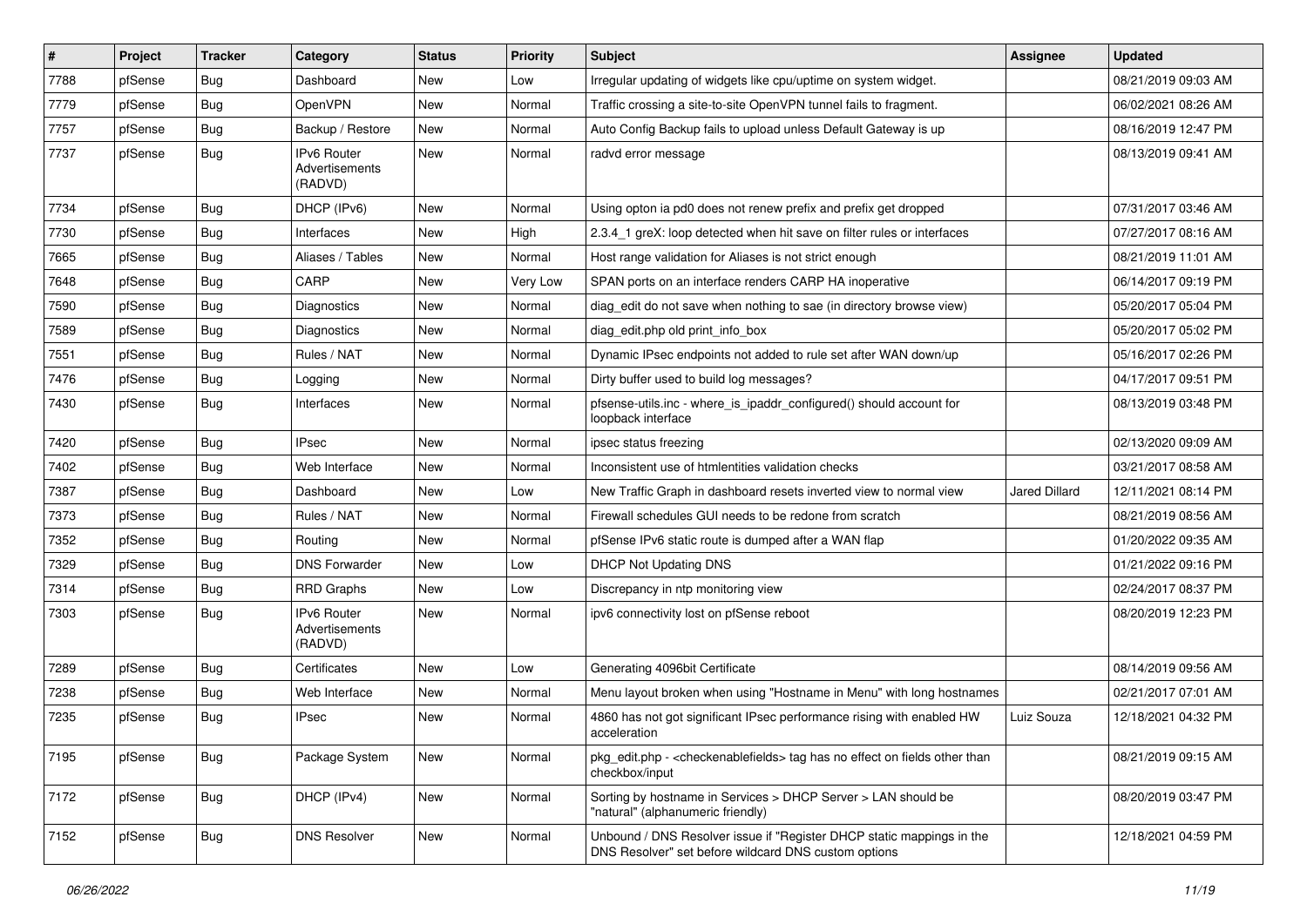| $\pmb{\sharp}$ | Project | <b>Tracker</b> | Category                                        | <b>Status</b> | <b>Priority</b> | <b>Subject</b>                                                                                                                                         | Assignee             | <b>Updated</b>      |
|----------------|---------|----------------|-------------------------------------------------|---------------|-----------------|--------------------------------------------------------------------------------------------------------------------------------------------------------|----------------------|---------------------|
| 7113           | pfSense | <b>Bug</b>     | Dashboard                                       | New           | Normal          | Interface name in Traffic Graphs                                                                                                                       |                      | 12/31/2021 05:40 PM |
| 7082           | pfSense | <b>Bug</b>     | Package System                                  | <b>New</b>    | Normal          | pkg edit.php - impossible to use default value with rowhelperfield                                                                                     |                      | 08/21/2019 09:15 AM |
| 7040           | pfSense | Bug            | Interfaces                                      | New           | Normal          | Issue when disabling an interface                                                                                                                      |                      | 12/26/2016 02:56 AM |
| 6993           | pfSense | <b>Bug</b>     | OpenVPN                                         | New           | Normal          | OpenVPN status error during CARP state transition                                                                                                      | James Webb           | 12/31/2021 05:44 PM |
| 6977           | pfSense | <b>Bug</b>     | Interfaces                                      | New           | Normal          | VLAN traffic is erroneously counted as underlying iface (untagged) traffic                                                                             |                      | 08/13/2019 02:56 PM |
| 6926           | pfSense | Bug            | UPnP/NAT-PMP                                    | New           | Normal          | Miniupnp advertising expired IPv6 address                                                                                                              |                      | 01/15/2022 08:29 PM |
| 6873           | pfSense | Bug            | DHCP (IPv6)                                     | New           | Low             | radvd - Too many addresses in RDNSS section when previously using<br>DHCP <sub>v6</sub>                                                                | Dominic<br>McKeown   | 06/06/2018 10:45 AM |
| 6823           | pfSense | <b>Bug</b>     | Interfaces                                      | <b>New</b>    | Normal          | No connectivity after changing link state to UP                                                                                                        |                      | 04/21/2022 12:39 PM |
| 6803           | pfSense | <b>Bug</b>     | Web Interface                                   | <b>New</b>    | Normal          | CSRF timeout occurs when it (probably) shouldn't                                                                                                       |                      | 11/03/2016 09:43 PM |
| 6799           | pfSense | Bug            | Rules / NAT                                     | New           | Normal          | Using NOT (!) with interface subnet macros results unexpected traffic<br>passing when multiple subnets are included in the macro (i.e. VIP<br>subnets) |                      | 02/07/2022 02:18 PM |
| 6696           | pfSense | Bug            | <b>Traffic Shaper</b><br>(ALTQ)                 | <b>New</b>    | Low             | Add configure link to Status > Queues error message if traffic shaping not<br>configured                                                               | <b>Jared Dillard</b> | 08/21/2019 08:55 AM |
| 6691           | pfSense | Bug            | DHCP (IPv6)                                     | <b>New</b>    | Normal          | dhcp6c quits after only two tries if no response was received                                                                                          |                      | 12/07/2020 04:25 PM |
| 6627           | pfSense | <b>Bug</b>     | Rules / NAT                                     | New           | Normal          | floating tab match rules ignore quick action so should be removed                                                                                      |                      | 07/18/2016 02:15 PM |
| 6541           | pfSense | Bug            | <b>IPv6 Router</b><br>Advertisements<br>(RADVD) | New           | Normal          | IPv6 RAs always include on-link prefix; clients may not use DHCPv6<br>managed addresses                                                                |                      | 08/13/2019 03:23 PM |
| 6481           | pfSense | <b>Bug</b>     | <b>IPsec</b>                                    | <b>New</b>    | Normal          | loading EAP_RADIUS method failed                                                                                                                       |                      | 03/24/2020 04:25 PM |
| 6398           | pfSense | Bug            | Configuration<br>Backend                        | New           | Normal          | If config cannot be loaded due to corruption or bug, it isn't handled<br>gracefully (just stops)                                                       |                      | 08/13/2019 01:23 PM |
| 6386           | pfSense | <b>Bug</b>     | <b>IPv6 Router</b><br>Advertisements<br>(RADVD) | New           | Low             | Switching Router Advertisements to disabled should broadcast IP<br>Removal messages                                                                    |                      | 05/22/2016 10:44 PM |
| 6361           | pfSense | <b>Bug</b>     | Web Interface                                   | New           | Low             | Responsive Mobile Menu issue                                                                                                                           |                      | 05/16/2016 12:09 PM |
| 6321           | pfSense | Bug            | L2TP                                            | New           | Normal          | Problem with connecting I2tp over ipsec from android and windows                                                                                       |                      | 11/13/2020 11:01 AM |
| 6295           | pfSense | Bug            | <b>Traffic Shaper</b><br>(Limiters)             | New           | Normal          | Crash upon applying CODELQ to untagged parent interface when also<br>applied to daughter VLAN                                                          | Luiz Souza           | 08/20/2019 02:44 PM |
| 6289           | pfSense | <b>Bug</b>     | Interfaces                                      | New           | Normal          | IPv6 address not given to track6 interfaces on create                                                                                                  |                      | 12/30/2021 04:17 AM |
| 6186           | pfSense | Bug            | Services                                        | New           | Normal          | race conditions in service startup                                                                                                                     |                      | 04/21/2022 12:39 PM |
| 6051           | pfSense | Bug            | DHCP (IPv6)                                     | New           | Normal          | DHCPv6 Client Failure for additional WAN Address causes<br>2-seconds-service-restart-loop                                                              |                      | 12/03/2020 01:08 AM |
| 6029           | pfSense | Bug            | <b>XML Parser</b>                               | New           | Normal          | Unhelpful error messages in xmlparse*.inc and generally                                                                                                |                      | 08/13/2019 12:52 PM |
| 6026           | pfSense | <b>Bug</b>     | Rules / NAT                                     | New           | Low             | webinterface, firewall rules, wrapping of columns or visible<br>(horizontal) scrollbar needed when contents doesnt fit                                 | Jared Dillard        | 08/20/2019 03:40 PM |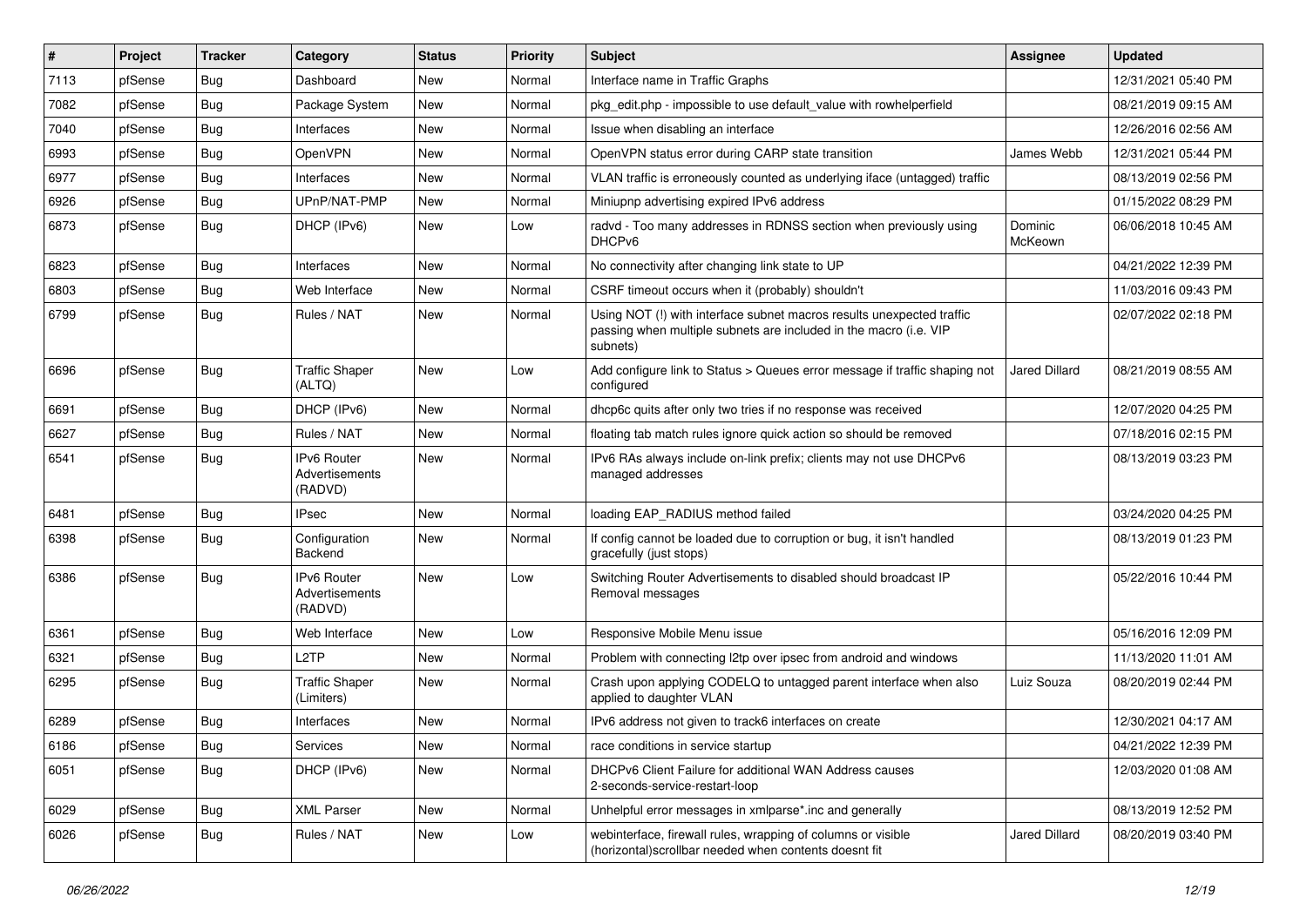| ∦    | Project | <b>Tracker</b> | Category                        | <b>Status</b> | <b>Priority</b> | <b>Subject</b>                                                                                                  | <b>Assignee</b>      | <b>Updated</b>      |
|------|---------|----------------|---------------------------------|---------------|-----------------|-----------------------------------------------------------------------------------------------------------------|----------------------|---------------------|
| 5849 | pfSense | Bug            | CARP                            | New           | Normal          | Routing fail on CARP IPsec                                                                                      |                      | 12/18/2021 04:41 PM |
| 5786 | pfSense | <b>Bug</b>     | Web Interface                   | New           | Normal          | Check WebConfigurator port for conflicts                                                                        |                      | 04/21/2022 12:39 PM |
| 5652 | pfSense | <b>Bug</b>     | Authentication                  | New           | Normal          | Radius IETF Class Group Assignment - Incorrect Standard                                                         |                      | 08/13/2019 01:39 PM |
| 5629 | pfSense | <b>Bug</b>     | <b>IPsec</b>                    | New           | Normal          | Allow for IPsec configuration using certs without a CA                                                          |                      | 12/31/2021 05:21 PM |
| 5367 | pfSense | <b>Bug</b>     | Web Interface                   | New           | Normal          | Safari repeatedly tries to reload dashboard                                                                     | <b>Jared Dillard</b> | 08/22/2016 11:08 AM |
| 5355 | pfSense | <b>Bug</b>     | <b>IPsec</b>                    | New           | High            | on Dynamic WAN IP (DHCP Client) it takes 10 minutes before Phase1<br>reconnects                                 |                      | 07/08/2016 10:29 PM |
| 5306 | pfSense | <b>Bug</b>     | Package System                  | New           | Normal          | textarea fields should have linebreaks sanitized automatically on save                                          |                      | 03/03/2017 04:15 AM |
| 5253 | pfSense | Bug            | <b>PPP</b> Interfaces           | New           | Normal          | 3qstats.php 100% CPU                                                                                            |                      | 01/08/2022 05:02 PM |
| 4740 | pfSense | <b>Bug</b>     | <b>Wireless</b>                 | New           | Normal          | Intel wireless kernel panic in infrastructure mode with WPA                                                     |                      | 11/13/2020 08:38 AM |
| 4680 | pfSense | Bug            | <b>DHCP Relay</b>               | New           | Normal          | DHCP relay does not work with DHCP server on other end of OpenVPN<br>tunnel                                     |                      | 05/05/2015 06:55 PM |
| 4604 | pfSense | <b>Bug</b>     | <b>NTPD</b>                     | New           | Normal          | NTP time server entries may or may not work, depending upon interfaces<br>selected when configuring NTP service |                      | 12/11/2021 07:59 PM |
| 4479 | pfSense | <b>Bug</b>     | Operating System                | <b>New</b>    | Normal          | Firewall rules won't match GRE interface after applying IPSEC transport<br>encryption on GRE tunnel             | Luiz Souza           | 08/20/2021 08:46 AM |
| 4467 | pfSense | Bug            | <b>Traffic Shaper</b><br>(ALTQ) | <b>New</b>    | Normal          | Traffic Graphs shows wrong throughput when traffic shaping enabled                                              |                      | 02/23/2015 05:31 PM |
| 4451 | pfSense | <b>Bug</b>     | DHCP (IPv4)                     | New           | Low             | Status DHCP Leases shows double entries for static entries without IP<br>address                                | <b>Phillip Davis</b> | 05/21/2022 04:55 PM |
| 3771 | pfSense | <b>Bug</b>     | DHCP (IPv4)                     | New           | Normal          | Webinterface and dhcpdcrashes with 500+ static leases                                                           |                      | 08/21/2019 09:26 AM |
| 3706 | pfSense | Bug            | User Manager /<br>Privileges    | New           | Normal          | Permission order affects default page on limited accounts, but can't<br>reorder                                 |                      | 02/06/2016 04:10 AM |
| 3465 | pfSense | <b>Bug</b>     | <b>Traffic Shaper</b><br>(ALTQ) | New           | Normal          | Editing Traffic Shaper queues causes status_queues.php error                                                    |                      | 02/19/2014 01:53 AM |
| 3411 | pfSense | <b>Bug</b>     | Dashboard                       | New           | Low             | Interfaces and statistics dashboard widgets very slow with large numbers<br>of interfaces                       |                      | 01/24/2014 02:09 AM |
| 3404 | pfSense | Bug            | DHCP (IPv4)                     | New           | Normal          | DHCP Server Fails to Start on Interfaces that are Slow to Come Online<br>During Boot                            |                      | 02/11/2014 05:09 PM |
| 3382 | pfSense | <b>Bug</b>     | <b>IGMP Proxy</b>               | <b>New</b>    | Normal          | IGMPPROXY fails with more than 32 interfaces                                                                    |                      | 07/12/2016 11:01 PM |
| 3358 | pfSense | <b>Bug</b>     | Package System                  | New           | Normal          | new version of <include file=""> is not required during reinstall all</include>                                 |                      | 12/26/2014 12:13 PM |
| 3326 | pfSense | <b>Bug</b>     | PPP Interfaces                  | New           | Normal          | IPv6 only PPPoE connection                                                                                      |                      | 11/18/2013 09:37 AM |
| 3312 | pfSense | <b>Bug</b>     | <b>IPsec</b>                    | New           | Normal          | Gateway on IPsec rules is not functional in pf                                                                  |                      | 01/28/2020 10:09 PM |
| 2367 | pfSense | <b>Bug</b>     | Rules / NAT                     | New           | Normal          | display negate rules in firewall_rules.php and evaluate when added                                              |                      | 05/07/2012 06:11 PM |
| 2335 | pfSense | Bug            | <b>Operating System</b>         | New           | Normal          | IGMPProxy and CARP Results in System Instability Upon Reboot                                                    |                      | 07/19/2014 10:25 PM |
| 2308 | pfSense | Bug            | <b>Traffic Shaper</b><br>(ALTQ) | New           | Normal          | HFSC WebUI doesn't check for "Bandwidth" setting                                                                |                      | 12/04/2012 07:12 PM |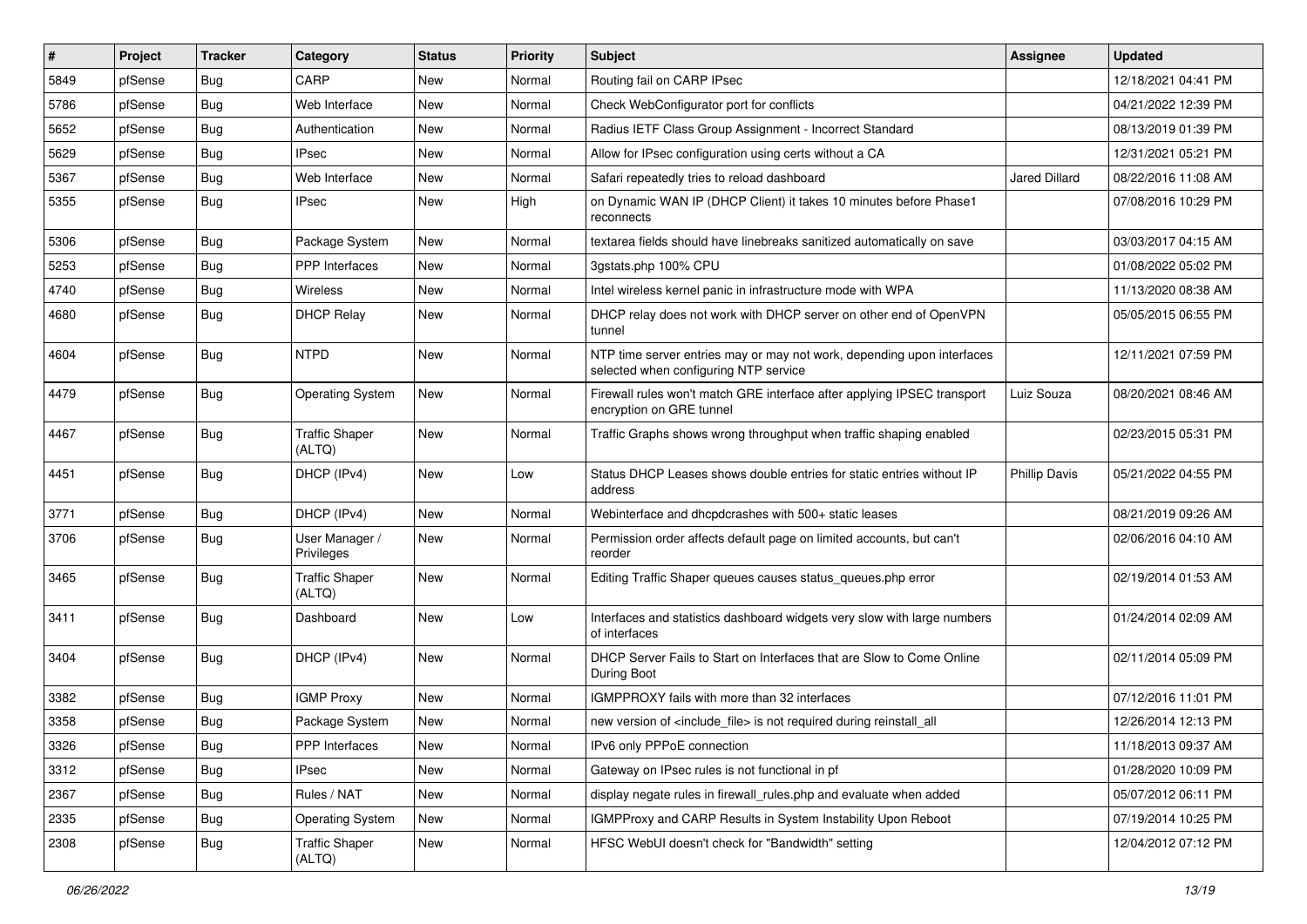| $\pmb{\sharp}$ | Project | <b>Tracker</b> | Category                        | <b>Status</b> | <b>Priority</b> | <b>Subject</b>                                                                                        | Assignee               | <b>Updated</b>      |
|----------------|---------|----------------|---------------------------------|---------------|-----------------|-------------------------------------------------------------------------------------------------------|------------------------|---------------------|
| 2138           | pfSense | Bug            | <b>RRD Graphs</b>               | New           | Normal          | RRD Wireless graph broken in BSS mode                                                                 |                        | 02/06/2016 04:59 AM |
| 1890           | pfSense | <b>Bug</b>     | Translations                    | New           | Normal          | No gettext support in console scripts                                                                 |                        | 08/13/2019 12:24 PM |
| 1849           | pfSense | Bug            | <b>Traffic Shaper</b><br>(ALTQ) | New           | Normal          | Traffic shaper - By Queue view needs to show/use friendly inerface names                              |                        | 01/10/2022 08:10 AM |
| 1819           | pfSense | <b>Bug</b>     | <b>DNS Resolver</b>             | New           | Normal          | DNS Resolver Not Registering DHCP Server Specified Domain Name                                        | Luiz Souza             | 04/28/2022 01:53 PM |
| 1738           | pfSense | Bug            | Backup / Restore                | New           | Very Low        | Restore fails when username in backup is not matching                                                 |                        | 12/11/2021 07:51 PM |
| 1675           | pfSense | Bug            | Captive Portal                  | New           | Normal          | Captive portal logout problems with pop-up blockers.                                                  | <b>Jared Dillard</b>   | 03/28/2016 01:37 PM |
| 1667           | pfSense | <b>Bug</b>     | L2TP                            | <b>New</b>    | Normal          | L2TP server does not respond properly from a CARP VIP                                                 |                        | 12/11/2021 07:43 PM |
| 13226          | pfSense | <b>Bug</b>     | Captive Portal                  | Confirmed     | Normal          | Captive Portal doesn't disconnect established OpenVPN link                                            | Reid Linnemann         | 05/30/2022 10:38 AM |
| 12796          | pfSense | <b>Bug</b>     | Upgrade                         | Confirmed     | Normal          | 2.5.2 -> 2.6.0 upgrade segfaults if certain packages are installed.                                   |                        | 05/24/2022 07:43 AM |
| 11992          | pfSense | Bug            | Virtual IP Addresses            | Confirmed     | High            | GRE Tunnel - Does not work with a virtual IP as endpoint                                              |                        | 06/04/2021 01:16 AM |
| 9384           | pfSense | <b>Bug</b>     | Interfaces                      | Confirmed     | Normal          | devd putting "\$" before variable contents when using single quotes                                   |                        | 04/21/2022 12:39 PM |
| 9349           | pfSense | Bug            | <b>IPsec</b>                    | Confirmed     | Normal          | IPSec service start/stop/restart fails after settings change                                          | Markus<br>Stockhausen  | 10/30/2020 01:33 PM |
| 9296           | pfSense | <b>Bug</b>     | Aliases / Tables                | Confirmed     | Low             | Alias content is sometimes incomplete when mixing FQDN and IP address                                 | Reid Linnemann         | 06/18/2022 03:12 PM |
| 8502           | pfSense | <b>Bug</b>     | Web Interface                   | Confirmed     | Low             | main (top) menu items do not drop down in some cases                                                  |                        | 07/06/2020 02:39 PM |
| 7553           | pfSense | Bug            | Captive Portal                  | Confirmed     | Very Low        | Captive portal on a parent interface blocks traffic on VLAN interfaces too                            |                        | 08/19/2018 03:15 PM |
| 6624           | pfSense | Bug            | <b>IPsec</b>                    | Confirmed     | Normal          | changes in IPsec config should down the connection                                                    | Jim Pingle             | 08/02/2021 12:08 PM |
| 6614           | pfSense | Bug            | Web Interface                   | Confirmed     | Normal          | Dashboard high CPU usage                                                                              |                        | 07/14/2016 03:04 PM |
| 6605           | pfSense | <b>Bug</b>     | Interfaces                      | Confirmed     | Normal          | rc.linkup logic issues with actions taken                                                             |                        | 07/12/2016 07:46 PM |
| 6580           | pfSense | <b>Bug</b>     | <b>Operating System</b>         | Confirmed     | Normal          | Bridge with down member interface sends ICMP unreachables where it<br>shouldn't                       |                        | 07/05/2016 05:40 PM |
| 6517           | pfSense | <b>Bug</b>     | <b>IPsec</b>                    | Confirmed     | Normal          | Adding mobile IPsec phase 2 entries requires restart of strongswan                                    |                        | 06/21/2016 11:04 PM |
| 6493           | pfSense | <b>Bug</b>     | Web Interface                   | Confirmed     | Normal          | Dynamic DNS clients slow page load                                                                    |                        | 06/17/2016 03:43 AM |
| 6430           | pfSense | Bug            | <b>DNS Resolver</b>             | Confirmed     | Low             | pfsense should sanity-check hostnames when copying from dhcpd.leases<br>to /etc/hosts                 |                        | 08/13/2019 01:23 PM |
| 6370           | pfSense | Bug            | <b>IPsec</b>                    | Confirmed     | Normal          | IPSEC bound to WAN gateway group and Dynamic DNS doesn't to fail<br>back tunnel to WAN on DDNS update |                        | 08/31/2021 07:38 AM |
| 6362           | pfSense | Bug            | DHCP (IPv4)                     | Confirmed     | Normal          | DHCP Client ID not used                                                                               |                        | 07/09/2021 06:30 AM |
| 6333           | pfSense | Bug            | Gateway Monitoring              | Confirmed     | Normal          | Bootup starts/restarts dpinger multiple times                                                         | Luiz Souza             | 11/16/2020 01:11 PM |
| 6255           | pfSense | Bug            | PPP Interfaces                  | Confirmed     | Low             | PPP Country/Provider/Plan configuration not saved                                                     |                        | 04/25/2016 07:15 PM |
| 6220           | pfSense | <b>Bug</b>     | <b>Operating System</b>         | Confirmed     | Normal          | state mismatch with host-initiated traffic matching binat to IP not locally<br>assigned               | Luiz Souza             | 06/08/2016 09:23 AM |
| 6167           | pfSense | <b>Bug</b>     | <b>IPsec</b>                    | Confirmed     | Normal          | IPsec IPComp not working                                                                              | George<br>Neville-Neil | 09/22/2020 06:07 PM |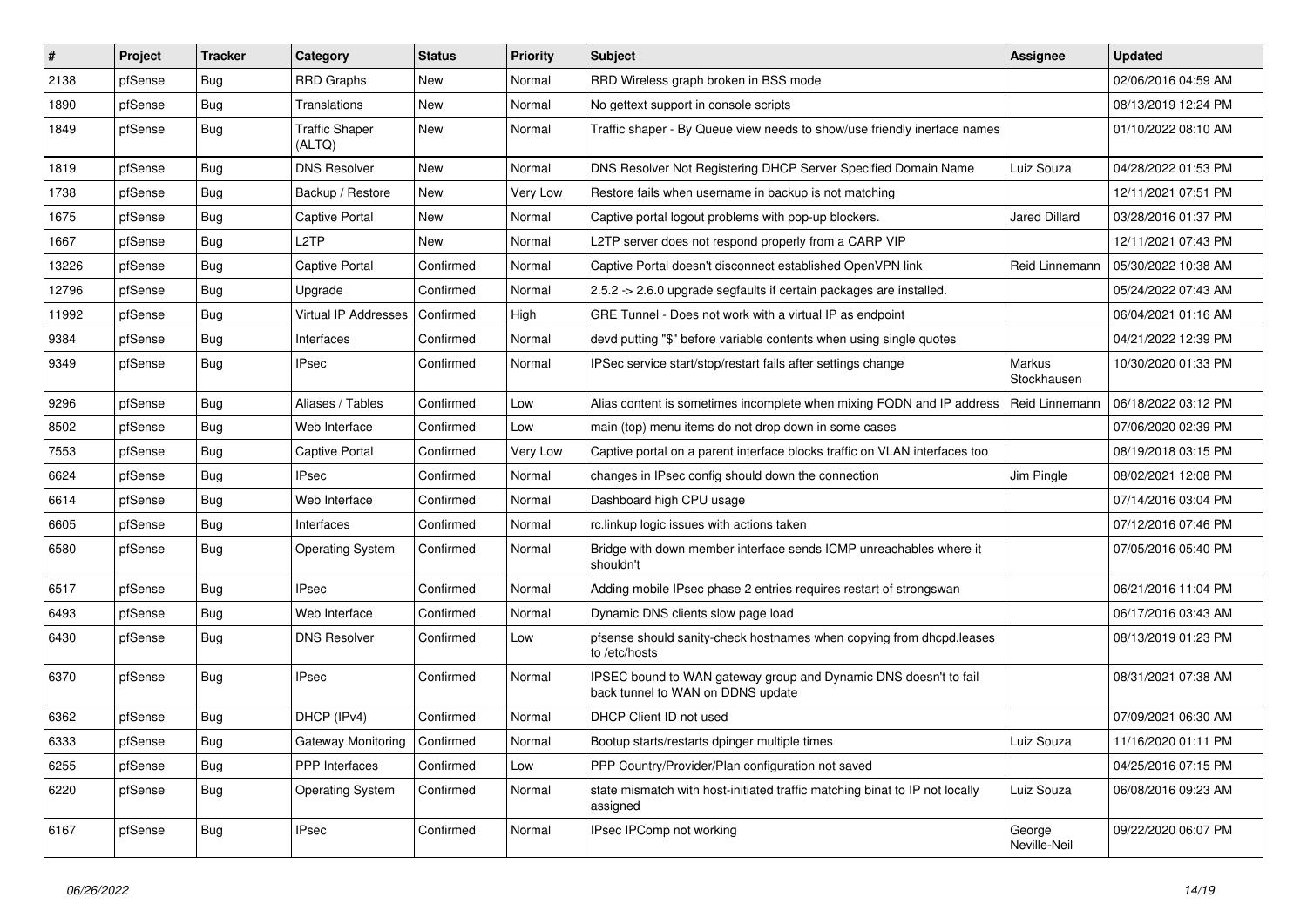| #     | Project | <b>Tracker</b> | Category                            | <b>Status</b> | <b>Priority</b> | Subject                                                                                                 | <b>Assignee</b> | <b>Updated</b>      |
|-------|---------|----------------|-------------------------------------|---------------|-----------------|---------------------------------------------------------------------------------------------------------|-----------------|---------------------|
| 6055  | pfSense | Bug            | Package System                      | Confirmed     | Low             | Menu items may remain from packages no longer installed                                                 |                 | 06/18/2021 08:46 PM |
| 6011  | pfSense | <b>Bug</b>     | Web Interface                       | Confirmed     | Low             | IPv6 link local fails HTTP REFERER check                                                                |                 | 09/04/2016 09:57 AM |
| 5887  | pfSense | Bug            | Interfaces                          | Confirmed     | Normal          | hardware_offloading_applyflags sets/unsets most values when already set<br>correctly                    |                 | 07/06/2016 03:31 PM |
| 5791  | pfSense | Bug            | Rules / NAT                         | Confirmed     | Normal          | tftp-proxy functionality is easilly broken by unrelated rules                                           |                 | 07/10/2016 12:24 AM |
| 5658  | pfSense | Bug            | Captive Portal                      | Confirmed     | Low             | Files with the same name cannot be uploaded to multiple captive portal<br>zones                         |                 | 12/18/2015 07:19 PM |
| 5469  | pfSense | <b>Bug</b>     | Package System                      | Confirmed     | Low             | package.dtd XSD schema is a piece of pathetic, useless, unmaintained<br>junk                            |                 | 11/22/2015 06:26 AM |
| 5413  | pfSense | Bug            | <b>DNS Resolver</b>                 | Confirmed     | High            | Incorrect Handling of Unbound Resolver [service restarts, cache loss, DNS<br>service interruption]      |                 | 06/19/2022 11:11 PM |
| 5091  | pfSense | Bug            | Rules / NAT                         | Confirmed     | Very Low        | In rule creation destination ports fields (from and to) are too small to read<br>ports aliases names    |                 | 01/07/2020 07:48 AM |
| 5075  | pfSense | Bug            | Rules / NAT                         | Confirmed     | Normal          | pf errors that don't return a line number on first line don't file notice                               |                 | 09/01/2015 06:42 PM |
| 4845  | pfSense | <b>Bug</b>     | CARP                                | Confirmed     | High            | CARP preemption doesn't switch to backup where connectivity between<br>systems is lost but not NIC link |                 | 07/28/2015 07:55 AM |
| 4500  | pfSense | <b>Bug</b>     | UPnP/NAT-PMP                        | Confirmed     | Normal          | Some miniupnp port mappings are not displayed in the Status page                                        |                 | 04/25/2022 12:49 PM |
| 4474  | pfSense | <b>Bug</b>     | Package System                      | Confirmed     | Normal          | IP address change triggers reload of all packages                                                       |                 | 02/13/2017 07:21 AM |
| 4428  | pfSense | <b>Bug</b>     | Interfaces                          | Confirmed     | Normal          | Setting media option on em(4) leads to infinite link cycling                                            |                 | 07/06/2016 12:45 AM |
| 4406  | pfSense | <b>Bug</b>     | <b>Operating System</b>             | Confirmed     | Normal          | ALTQ problems with wireless cloned interfaces                                                           | Luiz Souza      | 11/19/2015 12:06 AM |
| 4345  | pfSense | <b>Bug</b>     | <b>Operating System</b>             | Confirmed     | Normal          | Traffic Shaping doesn't work with Xen netfront driver                                                   |                 | 12/31/2021 05:30 PM |
| 4154  | pfSense | <b>Bug</b>     | User Manager /<br>Privileges        | Confirmed     | Normal          | RADIUS authentication not working over IPv6                                                             |                 | 04/21/2022 12:39 PM |
| 4061  | pfSense | <b>Bug</b>     | DHCP (IPv4)                         | Confirmed     | Normal          | dhcpd doesn't send client-hostname to peer, breaking DHCP lease<br>registrations w/HA                   |                 | 02/24/2017 08:58 PM |
| 3889  | pfSense | <b>Bug</b>     | <b>XML Parser</b>                   | Confirmed     | Low             | Non relevant changes in config.xml                                                                      |                 | 08/13/2019 12:23 PM |
| 3824  | pfSense | Bug            | <b>Traffic Shaper</b><br>(Limiters) | Confirmed     | Normal          | Limiters on bridge break traffic outside locally-configured IP subnets                                  | Luiz Souza      | 11/03/2016 07:16 PM |
| 3796  | pfSense | <b>Bug</b>     | Diagnostics                         | Confirmed     | Normal          | States summary fails and is very slow with large state tables                                           |                 | 12/11/2021 08:03 PM |
| 2234  | pfSense | Bug            | Web Interface                       | Confirmed     | Low             | Status: Traffic Graph - only shows interface's subnet                                                   |                 | 01/15/2022 08:33 PM |
| 2042  | pfSense | Bug            | <b>NAT Reflection</b>               | Confirmed     | Low             | NAT reflection doesn't apply to self-initiated traffic                                                  |                 | 01/21/2021 10:38 PM |
| 1848  | pfSense | Bug            | <b>Traffic Shaper</b><br>(Limiters) | Confirmed     | Normal          | Limiters after policy routing has taken place do not behave correctly                                   |                 | 10/25/2014 09:18 PM |
| 1813  | pfSense | <b>Bug</b>     | Rules / NAT                         | Confirmed     | Normal          | Static routes on WAN interfaces overridden by route-to for firewall-initiated<br>traffic                |                 | 11/09/2016 02:06 PM |
| 1186  | pfSense | <b>Bug</b>     | <b>RRD Graphs</b>                   | Confirmed     | Normal          | When in pure routing mode the rrd graphs are blank                                                      |                 | 09/16/2015 04:31 PM |
| 13215 | pfSense | <b>Bug</b>     | Captive Portal                      | Assigned      | Normal          | Allowed MAC/IP/Hostname traffic counts for authorized users                                             | Reid Linnemann  | 05/31/2022 05:31 PM |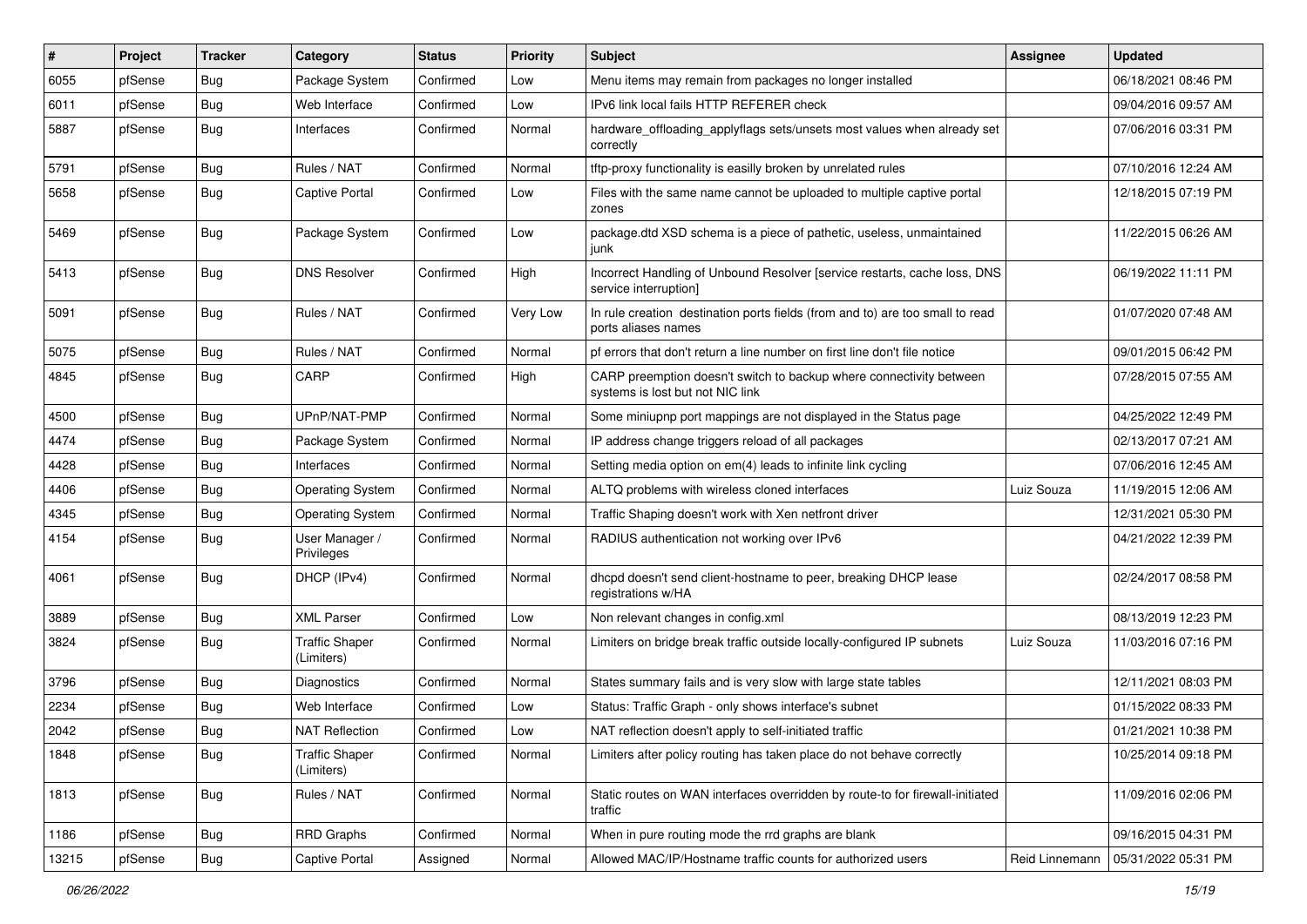| #     | Project | <b>Tracker</b> | Category                            | <b>Status</b>                 | <b>Priority</b> | <b>Subject</b>                                                                                                 | <b>Assignee</b>                | <b>Updated</b>      |
|-------|---------|----------------|-------------------------------------|-------------------------------|-----------------|----------------------------------------------------------------------------------------------------------------|--------------------------------|---------------------|
| 9094  | pfSense | <b>Bug</b>     | Hardware / Drivers                  | Assigned                      | Normal          | MBT console settings are not forced to video console                                                           |                                | 11/07/2018 10:23 AM |
| 7400  | pfSense | <b>Bug</b>     | <b>Traffic Graphs</b>               | Assigned                      | Normal          | Traffic Graphs show bad data on 2.3.3 1                                                                        | <b>Jared Dillard</b>           | 12/31/2021 05:47 PM |
| 7138  | pfSense | <b>Bug</b>     | DHCP (IPv6)                         | Assigned                      | Normal          | Pfsense wide dhcpv6 client doesn't recognise ifid statement                                                    |                                | 04/21/2022 12:39 PM |
| 4298  | pfSense | <b>Bug</b>     | <b>SNMP</b>                         | Assigned                      | Very Low        | Excessive errors from snmpd                                                                                    | Luiz Souza                     | 09/13/2020 08:21 AM |
| 13093 | pfSense | Bug            | Authentication                      | In Progress                   | Normal          | LDAP authentication fails with extended query and RFC2307 group<br>lookups enabled                             | <b>Chris Linstruth</b>         | 05/31/2022 07:20 AM |
| 12144 | pfSense | <b>Bug</b>     | <b>Operating System</b>             | In Progress                   | Normal          | Bug in "df -t" filtering if two filesystems use the same mountpoint                                            | Mateusz Guzik                  | 09/10/2021 10:07 AM |
| 8611  | pfSense | <b>Bug</b>     | Interfaces                          | In Progress                   | Normal          | unable to receive IPv6 RA's on SG-1000, default route lost                                                     | Luiz Souza                     | 02/01/2021 03:31 PM |
| 7389  | pfSense | <b>Bug</b>     | <b>Traffic Shaper</b><br>(Limiters) | In Progress                   | Normal          | Limiter does not work with transparent proxy                                                                   | Luiz Souza                     | 02/01/2021 03:31 PM |
| 3132  | pfSense | <b>Bug</b>     | Gateway Monitoring                  | In Progress                   | Normal          | Gateway events for IPv6 affect IPv4 services and vice versa                                                    | Viktor Gurov                   | 05/10/2022 03:10 PM |
| 13301 | pfSense | Bug            | <b>IPsec</b>                        | <b>Pull Request</b><br>Review | Normal          | Bug #13239 = $(?)$ = #12645 appease not fixed - ipv6 based ipsec vpn<br>tunnel bug found with fqdn remote host |                                | 06/25/2022 05:41 AM |
| 13298 | pfSense | <b>Bug</b>     | Dynamic DNS                         | <b>Pull Request</b><br>Review | Normal          | Dynv6 does not check response code when updating                                                               | <b>Tiago Beling</b><br>d'Avila | 06/24/2022 07:47 AM |
| 13295 | pfSense | <b>Bug</b>     | <b>Gateway Monitoring</b>           | Pull Request<br>Review        | Normal          | Incorrect function parameters for "get_dpinger_status()" call in<br>`qwlb.inc``                                |                                | 06/24/2022 07:25 AM |
| 13272 | pfSense | <b>Bug</b>     | Captive Portal                      | <b>Pull Request</b><br>Review | Very Low        | Voucher CSV output has leading space before voucher code                                                       | Jim Pingle                     | 06/13/2022 10:27 AM |
| 13258 | pfSense | <b>Bug</b>     | Console Menu                        | <b>Pull Request</b><br>Review | Low             | secret menu option 100                                                                                         | Jim Pingle                     | 06/12/2022 01:44 PM |
| 13243 | pfSense | <b>Bug</b>     | OpenVPN                             | <b>Pull Request</b><br>Review | Normal          | OpenVPN status for multi-user VPN shows info icon to display RADIUS<br>rules when there are none to display    | Marcos<br>Mendoza              | 06/19/2022 05:53 PM |
| 13218 | pfSense | <b>Bug</b>     | Interfaces                          | <b>Pull Request</b><br>Review | Normal          | GIF-based interface MTU is assigned to parent interface on boot when<br>parent interface is a LAGG             | Viktor Gurov                   | 05/27/2022 05:25 AM |
| 12920 | pfSense | <b>Bug</b>     | <b>Gateway Monitoring</b>           | <b>Pull Request</b><br>Review | Normal          | Gateway behavior differs when the gateway does not exist in config.xml                                         | <b>Viktor Gurov</b>            | 06/12/2022 01:27 PM |
| 12757 | pfSense | <b>Bug</b>     | Diagnostics                         | <b>Pull Request</b><br>Review | Very Low        | Clean up /etc/inc/filter.inc use of pfctl -F                                                                   |                                | 05/17/2022 02:18 PM |
| 12720 | pfSense | <b>Bug</b>     | Rules / NAT                         | <b>Pull Request</b><br>Review | Normal          | Hide the "tag" field on non-floating tabs                                                                      | <b>Viktor Gurov</b>            | 01/24/2022 03:11 PM |
| 12673 | pfSense | <b>Bug</b>     | Dashboard                           | <b>Pull Request</b><br>Review | Normal          | Firewall Logs Widget fails to update at intervals below 5 seconds.                                             | <b>Viktor Gurov</b>            | 05/17/2022 02:20 PM |
| 12464 | pfSense | <b>Bug</b>     | Logging                             | <b>Pull Request</b><br>Review | Normal          | Syslog Auth messages are sent as Emergency Level                                                               |                                | 05/17/2022 02:20 PM |
| 12385 | pfSense | <b>Bug</b>     | <b>Virtual IP Addresses</b>         | Pull Request<br>Review        | Normal          | deleteVIP() does not check 1:1 NAT and Outbound NAT rules                                                      | Viktor Gurov                   | 05/17/2022 02:21 PM |
| 12225 | pfSense | <b>Bug</b>     | Authentication                      | <b>Pull Request</b><br>Review | Normal          | Group membership field is not needed for remote groups                                                         | Viktor Gurov                   | 05/17/2022 02:21 PM |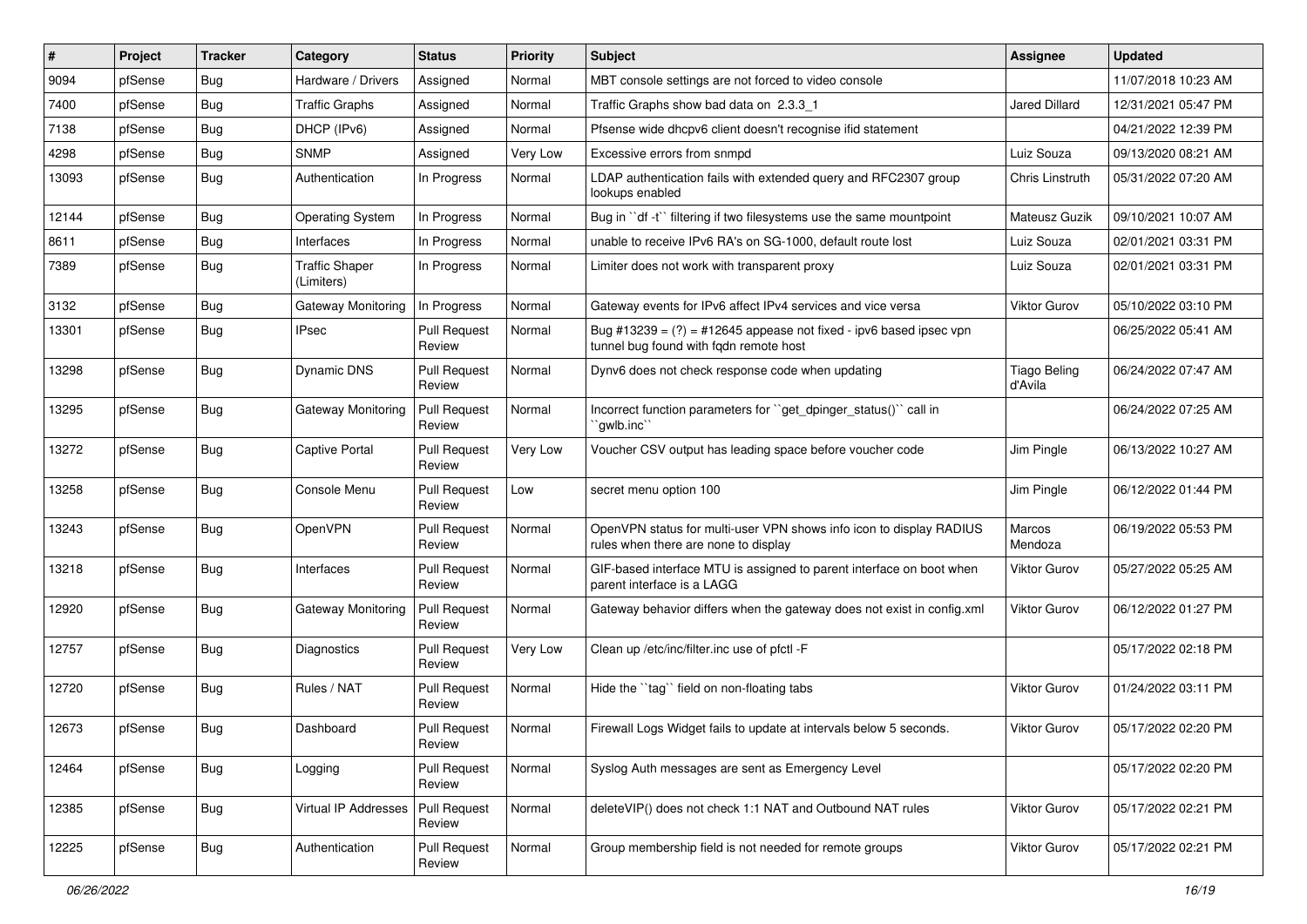| #     | Project | <b>Tracker</b> | Category                            | <b>Status</b>                 | <b>Priority</b> | <b>Subject</b>                                                                                           | <b>Assignee</b>     | <b>Updated</b>      |
|-------|---------|----------------|-------------------------------------|-------------------------------|-----------------|----------------------------------------------------------------------------------------------------------|---------------------|---------------------|
| 11877 | pfSense | Bug            | Web Interface                       | <b>Pull Request</b><br>Review | Very Low        | Labels and description dissapear in firewall schedule edit.php                                           | <b>Viktor Gurov</b> | 05/17/2022 02:22 PM |
| 7996  | pfSense | Bug            | Web Interface                       | <b>Pull Request</b><br>Review | Very Low        | Unnecessary link tag in login page                                                                       | Marcos<br>Mendoza   | 06/26/2022 02:47 PM |
| 12959 | pfSense | Bug            | DHCP (IPv4)                         | Feedback                      | Normal          | dhcplease process wrongly update host file if client-hostname is empty                                   |                     | 03/28/2022 10:26 AM |
| 12926 | pfSense | <b>Bug</b>     | Interfaces                          | Feedback                      | Normal          | Changing LAGG type on CARP interfaces makes VIPs go to an "init" State                                   |                     | 03/10/2022 10:52 AM |
| 12877 | pfSense | Bug            | <b>Dynamic DNS</b>                  | Feedback                      | Normal          | Cloudflare DynDNS fails to update more than two addresses                                                |                     | 05/29/2022 06:56 PM |
| 12853 | pfSense | Bug            | <b>NAT Reflection</b>               | Feedback                      | High            | Network Address Translation - Pure NAT pfsense freeze after reboot                                       |                     | 02/22/2022 08:40 AM |
| 12829 | pfSense | <b>Bug</b>     | <b>Traffic Shaper</b><br>(Limiters) | Feedback                      | Normal          | Dummynet kernel module fails to load after upgrade.                                                      |                     | 03/17/2022 09:26 AM |
| 12547 | pfSense | <b>Bug</b>     | <b>Operating System</b>             | Feedback                      | Normal          | unsheduled system reboot/crash                                                                           | Mateusz Guzik       | 12/01/2021 01:20 PM |
| 12543 | pfSense | <b>Bug</b>     | Web Interface                       | Feedback                      | Normal          | Deleteing a Outbound NAT rule gave me an empty rule and displayed php<br>error in UI.                    |                     | 02/14/2022 04:36 AM |
| 11960 | pfSense | <b>Bug</b>     | Gateway Monitoring                  | Feedback                      | Normal          | Gateway Monitoring Traffic Goes Out Default Gateway                                                      |                     | 12/20/2021 05:43 AM |
| 11539 | pfSense | <b>Bug</b>     | <b>IPsec</b>                        | Feedback                      | Normal          | Mobile IPsec "split include" value of 0.0.0.0/0 causes some clients to fail                              | Jim Pingle          | 05/23/2022 12:33 AM |
| 11192 | pfSense | <b>Bug</b>     | <b>Traffic Shaper</b><br>(Limiters) | Feedback                      | Normal          | Using Limiters causes out of order packets within one TCP or UDP flow                                    |                     | 01/06/2021 12:09 AM |
| 11174 | pfSense | <b>Bug</b>     | <b>Traffic Shaper</b><br>(ALTQ)     | Feedback                      | Normal          | Incorrect traffic shaping on pppoe interface                                                             |                     | 12/21/2020 11:21 PM |
| 10959 | pfSense | <b>Bug</b>     | <b>Traffic Graphs</b>               | Feedback                      | Low             | Traffic graph stopped on interface used via netmap                                                       |                     | 02/22/2021 02:57 AM |
| 10577 | pfSense | <b>Bug</b>     | Hardware / Drivers                  | Feedback                      | Normal          | intel x553 (c3000 chipset) loading x520 driver                                                           |                     | 05/28/2020 03:59 AM |
| 9123  | pfSense | <b>Bug</b>     | Interfaces                          | Feedback                      | Very High       | Adding/configuring vlan on ixl-devices causes aq_add_macvlan err -53,<br>ag error 14                     | Luiz Souza          | 05/16/2022 07:57 AM |
| 9024  | pfSense | <b>Bug</b>     | <b>Traffic Shaper</b><br>(Limiters) | Feedback                      | Normal          | Ping packet loss under load when using limiters                                                          |                     | 05/12/2022 11:55 AM |
| 8576  | pfSense | <b>Bug</b>     | Rules / NAT                         | Feedback                      | Low             | pfSense stops passing traffic after some time when using Outbound NAT<br>pool w/ Sticky Address          |                     | 10/28/2021 01:47 PM |
| 8179  | pfSense | <b>Bug</b>     | DHCP (IPv4)                         | Feedback                      | Normal          | Incorrect reverse DNS zone in DHCP server config for non-octet-aligned<br>subnet mask                    | Renato Botelho      | 02/09/2022 11:17 PM |
| 7096  | pfSense | <b>Bug</b>     | <b>DNS Resolver</b>                 | Feedback                      | Normal          | Unbound fails to start on boot if specific network devices are configured in<br>the "Network Interfaces" |                     | 11/22/2021 08:59 AM |
| 6668  | pfSense | i Bug          | <b>IPsec</b>                        | Feedback                      | Normal          | IPSec tunnel + L2TP/IPSec VPN - wrong PSK chosen by pfSense                                              |                     | 09/21/2019 02:07 AM |
| 12878 | pfSense | <b>Bug</b>     | <b>Traffic Shaper</b><br>(ALTQ)     | Incomplete                    | Normal          | Traffic shaping by interface, route queue bandwidth inbound, out by a<br>large factor.                   |                     | 06/06/2022 07:03 AM |
| 12740 | pfSense | <b>Bug</b>     | FreeBSD                             | Incomplete                    | Normal          | panic: esp_input_cb: Unexpected address family                                                           |                     | 01/27/2022 01:19 PM |
| 12734 | pfSense | <b>Bug</b>     | Web Interface                       | Incomplete                    | Low             | Long hostname breaks DHCP leases layout                                                                  |                     | 01/31/2022 01:03 PM |
| 12705 | pfSense | <b>Bug</b>     | <b>IPsec</b>                        | Incomplete                    | Normal          | ECDSA certificate does not work for IPSec VPN phase 1                                                    |                     | 01/24/2022 03:22 PM |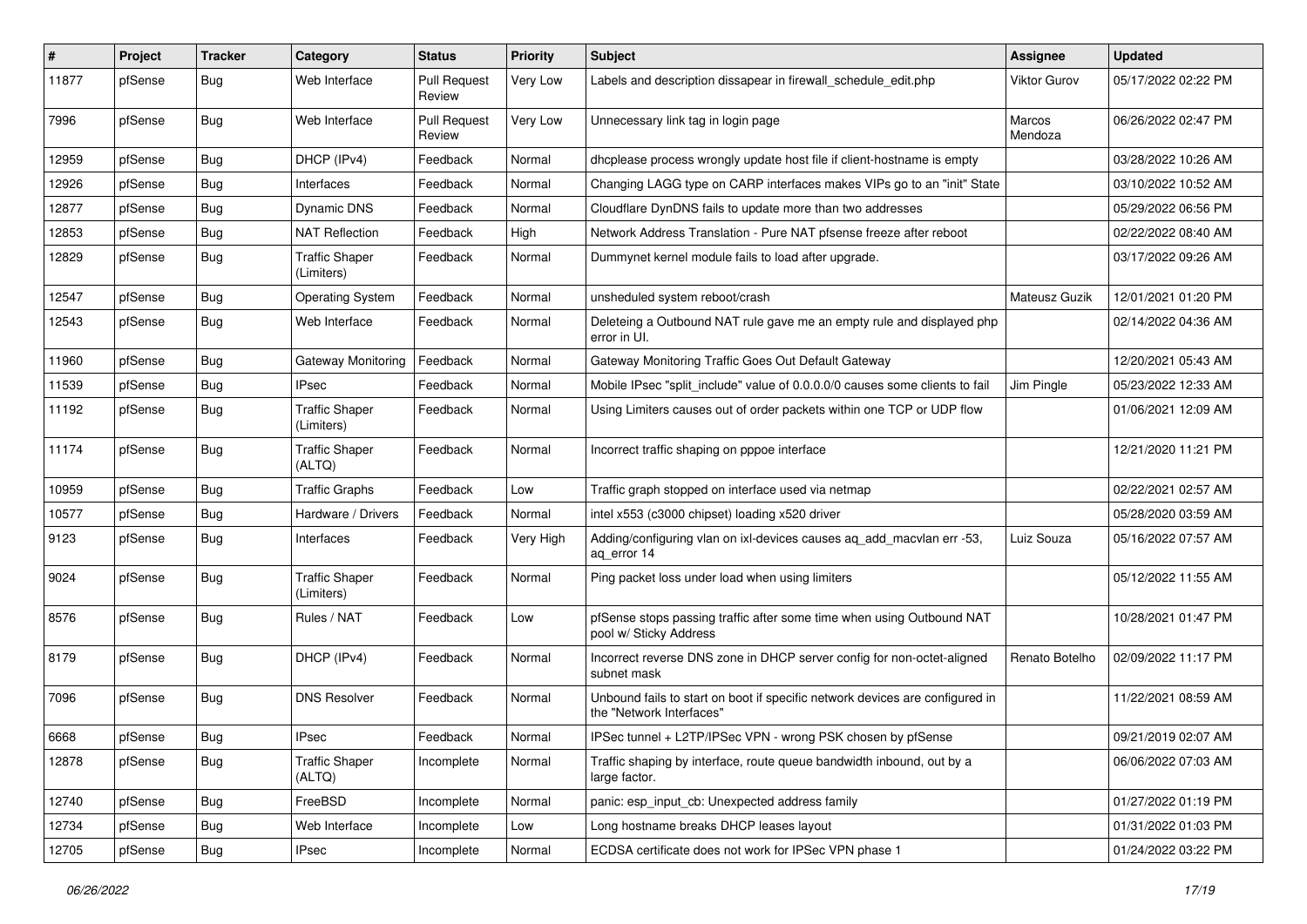| $\vert$ # | Project | <b>Tracker</b> | Category                 | <b>Status</b>                 | <b>Priority</b> | <b>Subject</b>                                                                                                                              | <b>Assignee</b>     | <b>Updated</b>      |
|-----------|---------|----------------|--------------------------|-------------------------------|-----------------|---------------------------------------------------------------------------------------------------------------------------------------------|---------------------|---------------------|
| 8882      | pfSense | <b>Bug</b>     | Interfaces               | Incomplete                    | Normal          | Interface assignments lost on reboot                                                                                                        |                     | 02/17/2022 02:24 PM |
| 7286      | pfSense | <b>Bug</b>     | <b>OpenVPN</b>           | Incomplete                    | Normal          | OpenVPN client is unreliable when you have multiple tunnels                                                                                 |                     | 08/19/2019 03:28 PM |
| 13248     | pfSense | Regression     | DHCP (IPv6)              | New                           | Normal          | IPv6 Router Advertisements runs when config.xml does not contain an<br>entry for the interface                                              |                     | 06/05/2022 07:44 PM |
| 12581     | pfSense | Regression     | DHCP (IPv6)              | New                           | Normal          | CARP IPv6 assigned address does not get advertised to endpoints with<br><b>RADV</b>                                                         |                     | 12/16/2021 02:34 PM |
| 12549     | pfSense | Regression     | <b>IPsec</b>             | New                           | Normal          | Per-user Mobile IPsec settings are not applied to connecting mobile clients Jim Pingle                                                      |                     | 04/26/2022 07:50 AM |
| 12382     | pfSense | Regression     | OpenVPN                  | New                           | Normal          | Certificate Depth checking creates OpenVPN micro-outages every time a<br>user authenticates after 2.5.2 upgrade                             |                     | 01/17/2022 04:17 AM |
| 12183     | pfSense | Regression     | Interfaces               | <b>New</b>                    | Low             | Changing MAC address for PPP parent interface stopped working                                                                               |                     | 04/20/2022 04:16 PM |
| 12821     | pfSense | Regression     | Hardware / Drivers       | Confirmed                     | Normal          | Intel e1000 driver (em & igb) cannot pass VLAN0 tagged packets                                                                              |                     | 06/05/2022 08:23 AM |
| 11570     | pfSense | Regression     | Gateways                 | <b>Pull Request</b><br>Review | Normal          | Gateway monitoring services is not always restarted on interface events,<br>which may prevent a WAN from recovering back to an online state | <b>Viktor Gurov</b> | 06/22/2022 09:04 PM |
| 13290     | pfSense | Regression     | Captive Portal           | Feedback                      | Normal          | My PfSense version 2.7 is returning the error "dummynet bad switch 21"<br>every time I activate my Captive Portals (7).                     |                     | 06/20/2022 06:01 PM |
| 12215     | pfSense | Regression     | OpenVPN                  | Feedback                      | Normal          | OpenVPN does not resync when running on a gateway group                                                                                     |                     | 12/22/2021 05:49 AM |
| 11545     | pfSense | Regression     | Interfaces               | Feedback                      | Normal          | Primary interface address is not always used when VIPs are present                                                                          | Reid Linnemann      | 06/24/2022 10:25 AM |
| 13297     | pfSense | Feature        | Routing                  | New                           | Normal          | Support for Gateway Groups as Static Route destinations                                                                                     |                     | 06/24/2022 07:41 AM |
| 13296     | pfSense | Feature        | DHCP (IPv6)              | New                           | Normal          | Add support for DHCP6 OPTION_PD_EXCLUDE (RFC 6603)                                                                                          |                     | 06/24/2022 10:10 PM |
| 13294     | pfSense | Feature        | Gateways                 | New                           | Low             | Change gateway name                                                                                                                         |                     | 06/22/2022 06:07 PM |
| 13293     | pfSense | Feature        | <b>OpenVPN</b>           | New                           | Normal          | Option to set auth-gen-token in OpenVPN GUI                                                                                                 |                     | 06/21/2022 02:35 PM |
| 13287     | pfSense | Feature        | Configuration<br>Backend | New                           | Normal          | Encode OpenVPN Custom Options                                                                                                               |                     | 06/20/2022 10:33 AM |
| 13264     | pfSense | Feature        | <b>IPsec</b>             | <b>New</b>                    | Normal          | IPSec Phase2 select multiple PFS key groups                                                                                                 |                     | 06/10/2022 04:29 PM |
| 13260     | pfSense | Feature        | Authentication           | New                           | Normal          | Add support for OpenVPN static-challenge                                                                                                    |                     | 06/09/2022 02:04 PM |
| 13256     | pfSense | Feature        | DHCP (IPv4)              | <b>New</b>                    | Normal          | Better handling of duplicate IPs in static DHCP assignments                                                                                 |                     | 06/11/2022 04:51 PM |
| 13244     | pfSense | Feature        | Web Interface            | New                           | Normal          | Add help text under Timezone settings in the GUI                                                                                            |                     | 06/03/2022 01:00 PM |
| 13242     | pfSense | Feature        | Gateway Monitoring       | New                           | Normal          | Enhancements to static route creation/deletion for dpinger monitor IPs                                                                      |                     | 06/03/2022 11:20 AM |
| 13227     | pfSense | Feature        | <b>IPsec</b>             | New                           | High            | Enable IPSec Virtual IP Pool assignment by Radius for Mobile Users -<br>SIMPLE FIX                                                          |                     | 05/27/2022 10:15 AM |
| 13220     | pfSense | Feature        | Captive Portal           | New                           | Very Low        | Voucher per-roll bandwidth restrictions and traffic quotas                                                                                  |                     | 05/26/2022 08:16 AM |
| 13219     | pfSense | Feature        | Captive Portal           | New                           | Very Low        | Enable/Disable single voucher roll                                                                                                          |                     | 05/26/2022 08:14 AM |
| 13168     | pfSense | Feature        | Dashboard                | New                           | Low             | Multiple Dashboard views for a single user                                                                                                  |                     | 05/16/2022 07:53 AM |
| 13161     | pfSense | Feature        | Web Interface            | New                           | Very Low        | FLASH PORT'S LED button, to help quickly find port that need to be<br>connected to patch&cable                                              |                     | 05/14/2022 06:35 AM |
| 13091     | pfSense | Feature        | OpenVPN                  | New                           | Normal          | RFE: Ability to specify the order of OpenVPN Authentication servers                                                                         |                     | 04/22/2022 04:30 PM |